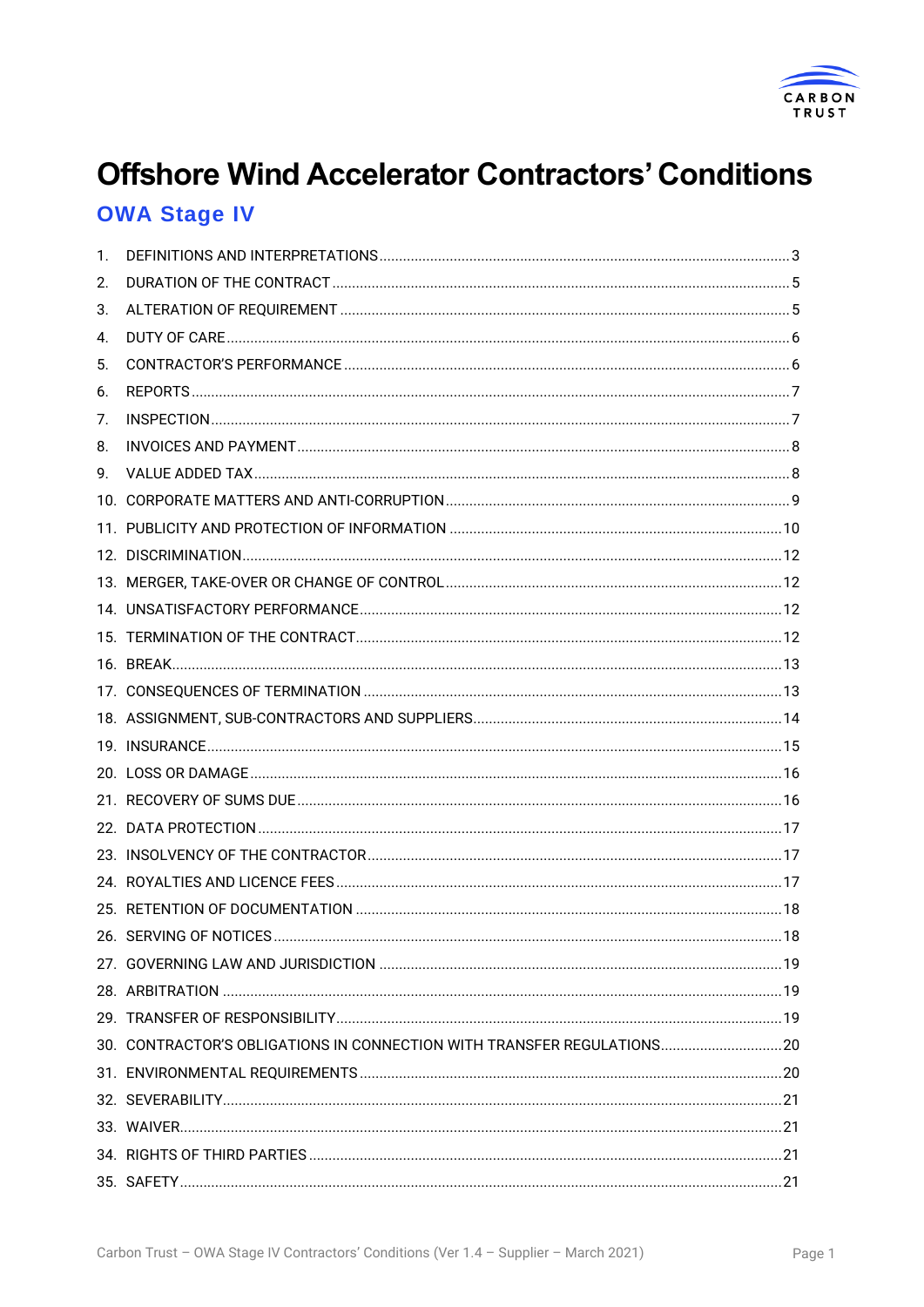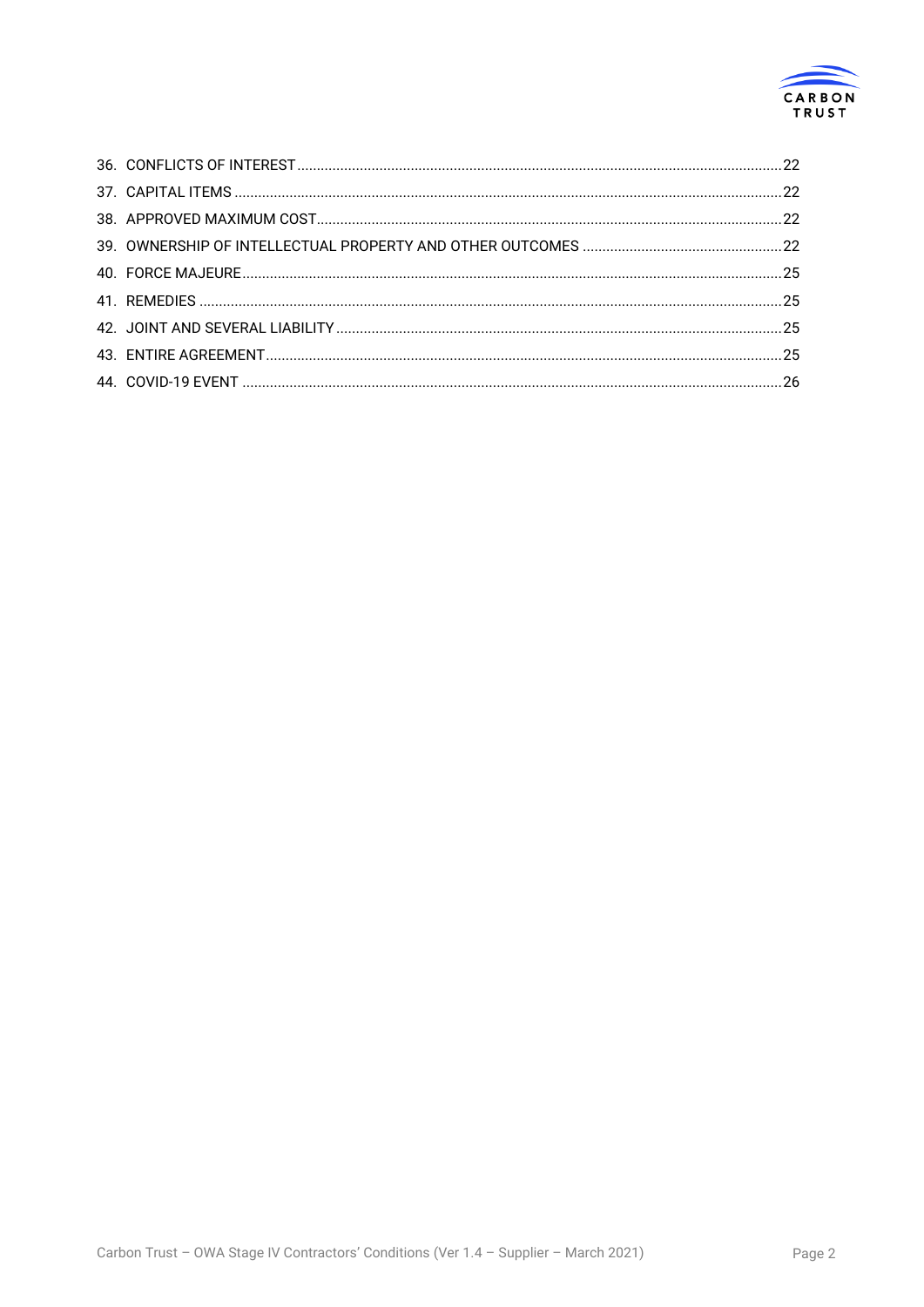

#### **BACKGROUND TO THE CONTRACT**

- I. The objective of the Carbon Trust OWA programme is to reduce the cost of offshore wind, overcome market barriers, develop industry best practice and trigger the development of new industry standards through a targeted set of research, development and demonstration (RD&D) activities.
- II. To achieve this objective, a set of relevant technologies needs to be devised or enhanced in terms of cost and/or performance. The OWA has identified certain high- level technical areas where RD&D is currently not being undertaken and significant cost reductions could be made. Research is undertaken in the areas of foundation designs; logistics & O&M; yield & performance; electrical systems and cabling studies. This Contract relates to the Yield and Performance research area of the OWA.
- III. Unless otherwise stated within the Contract, the Carbon Trust will assume full ownership of all Intellectual Property Rights arising from the Contract and the OWA Parties will be granted early access to all new innovative solutions that may arise under the Contract, including any of the Contractor's existing concepts which are required to utilise any such innovative solutions, at a lower cost and under competitively advantaged circumstances.

#### **1. DEFINITIONS AND INTERPRETATIONS**

1.1 In these Conditions, unless the context requires otherwise, the following words and phrases shall have the following meanings:

"**Affiliate**" means in relation to each OWA Party, a legal entity or company which controls, is controlled by or is under common control with that OWA Party. For purposes of this definition only, "control" and "controlled" shall mean (a) the ownership of more than fifty percent (50%) of voting securities or, (b) the ability to elect a majority of directors of, or (c) the exercise of management control over a legal entity, either through contract or otherwise;

"**Approved Maximum Cost**" means the Approved Maximum Cost set out in the Award Letter (as amended by the Carbon Trust from time to time);

"**Award Date**" means the date specified as such in the Award Letter;

"**Award Letter**" means the letter from the Carbon Trust to the Contractor confirming the award of the Contract to the Contractor;

"**Business Day**" has the meaning given to it in Condition [26.2\(](#page-17-0)c);

"**Conditions**" means these Offshore Wind Accelerator Contractors' Conditions;

"**Contract**" means the Award Letter, these Conditions and the Final Scope of Work. In case of discrepancy between these Conditions and other documents forming part of the Contract, these Conditions shall prevail unless otherwise agreed in writing;

"**Contract Manager**" means any person appointed by the Carbon Trust from time to time and notified to the Contractor for the purpose of managing the Contract;

"**Contract Price**" means the price or prices payable to the Contractor by the Carbon Trust under the Contract for the full and proper performance by the Contractor of the Contract as determined under the provisions of the Contract;

"**Contractor**" means the person appointed by the Carbon Trust for the performance of the Work and Services (including any successors);

"**Contractor's Employees**" means any employee employed from time to time by the Contractor or by any sub-contractor involved in the provision of the Services;

"**Contractor's Representative**" means a competent person appointed by the Contractor to be its representative in relation to the performance of the Contract who will receive and act on any directions given by the Contract Manager;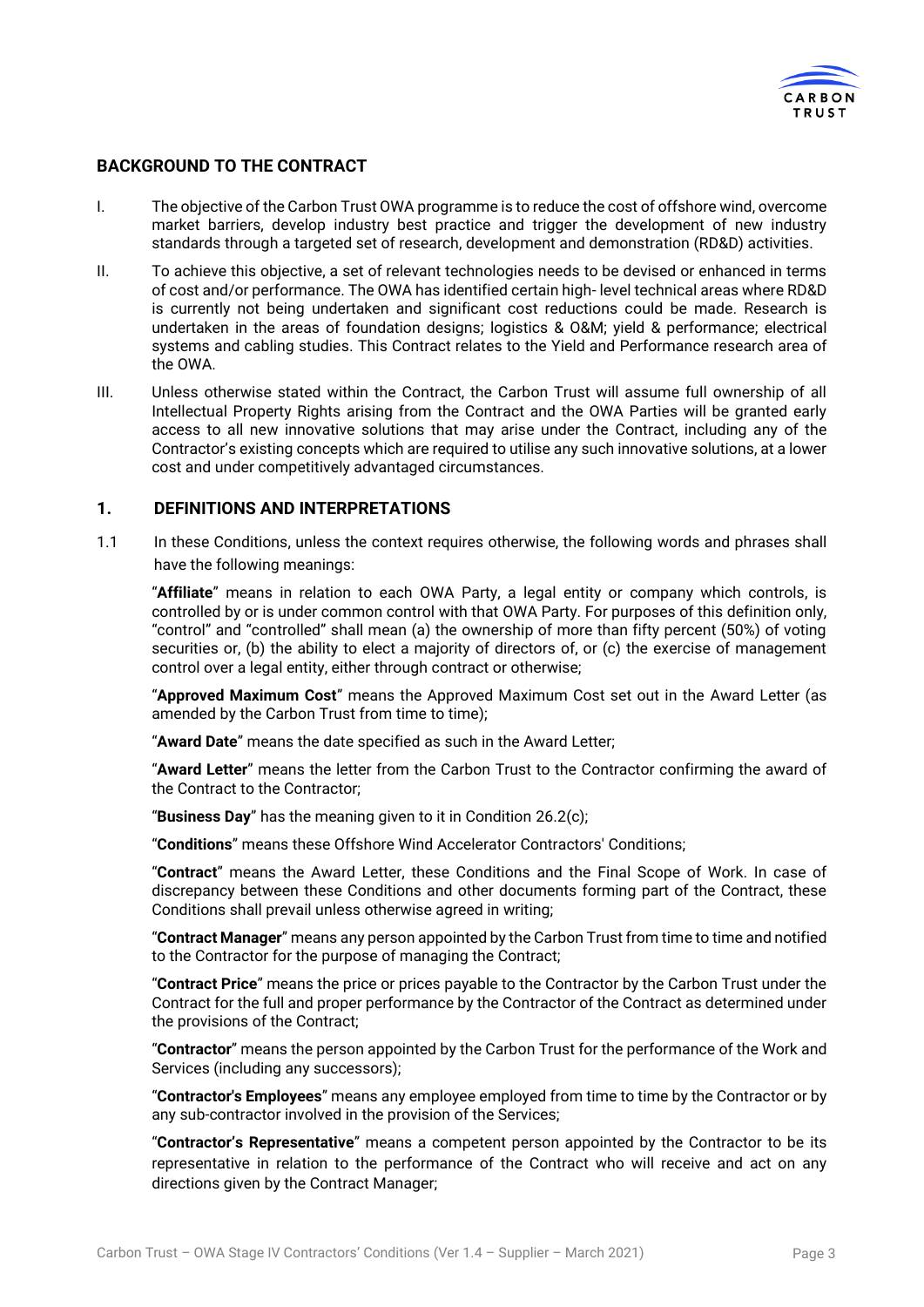

"**Final Scope of Work**" means the detailed programme of research to implement the Project, and as amended from time to time by decision of the OWA Steering Committee, with its original version set out in **Schedule 2** to the Award Letter;

"**Human Rights**" means all internationally recognised human rights including those set out in the Universal Declaration of Human Rights (1948), the International Covenant on Civil and Political Rights (1966) and the International Covenant on Economic, Social and Cultural Rights (1966) (collectively the International Bill of Human Rights), the International Labour Organisation (ILO) Declaration on Fundamental Principles and Rights at Work, applicable standards of international humanitarian law, and the Voluntary Principles on Security and Human Rights;

"**Key Personnel**" means any person who, in the Carbon Trust's opinion, is fundamental to the performance of the Contract;

"**month**" means calendar month, unless otherwise defined;

"**Normal Business Hours**" has the meaning given to it in Condition [26.2\(](#page-17-0)c);

"**OWA**" means Offshore Wind Accelerator research, development and demonstration programme;

"**OWA Governing Agreement**" means the agreement dated 27 October 2020 relating to Stage IV of the OWA, signed by the Carbon Trust and the following OWA Parties: SSE Renewables Developments (UK) Limited, Ørsted Wind Power A/S, RWE Renewables GmbH, ScottishPower Renewables (UK) Limited, Equinor ASA, Vattenfall Vindkraft A/S, EnBW Energie Baden-Württemberg AG and Shell Global Solutions International B.V., and any amendment thereof and/or any deed of adherence thereto (including the deed of adherence entered into by Total E&P UK Limited dated 24 February 2021);

"**OWA Parties**" means the signatory parties to the OWA Governing Agreement (listed in Schedule 1), plus any future party who from time to time may join the OWA Governing Agreement or any successor agreement, or some or all of the foregoing (each party being individually referred to as an "**OWA Party**");

#### "**OWA Parties' Information**" means:

- i) non-trivial information concerning the business or affairs or any OWA Party that is not in the public domain;
- ii) documented or otherwise registered intellectual property and technical data disclosed by any OWA Party to the Contractor for the purposes of the Contract; and
- iii) documented or otherwise registered intellectual property and technical data created during or derived from the Work, whether by the Contractor, an OWA Party, a subcontractor or otherwise;
- iv) all information in whatever form, including data, documents, papers, drawings, diagrams, discs, tapes, prototypes, goods, processes, samples, specifications, formulae, technical, marketing, financial and other information (whether in physical or electronic form, oral or otherwise) including information relating to an OWA Party's or its Affiliates' business, operations, activities, plans, clients, customers and suppliers which:
	- 1) is marked "Confidential";
	- 2) is accompanied by a transmittal identifying the information and its confidential nature; or
	- 3) if it is disclosed orally or visually, is identified and confirmed as confidential to the Contractor at the time of such disclosure;

"**OWA Parties' Property**" means anything issued or otherwise provided in connection with the Contract by or on behalf of the OWA Parties, or any of them;

"**Programme**" means any programme or timetable agreed by the parties to the Contract, as detailed in the Final Scope of Work, which regulates or specifies the period or periods for the performance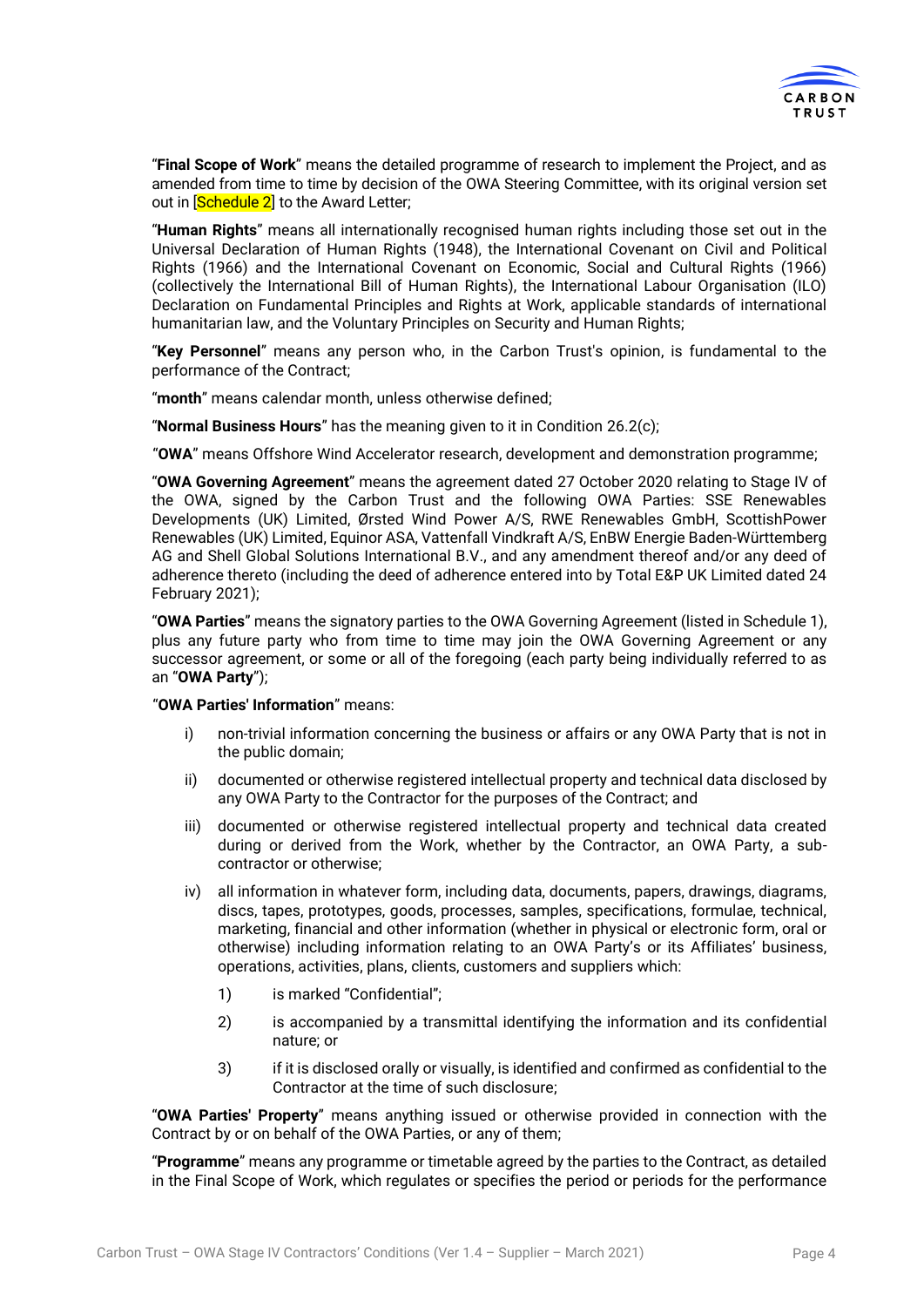

of the Services or any part of them, together with any activities ancillary to the performance of the Services or the preparation and submission of reports;

**"Project Deliverables**" means the individual deliverables including, but not limited to, any reports, technical notes, documents, drawings, models, data, webinars to be produced by the Contractor under this Contract;

"**Sanctions**" means any laws or regulations adopted, maintained or enforced by the United Nations, European Union, the United Kingdom or the United States of America directed at prohibiting or restricting dealings with certain countries, territories, governments or specially designated persons or entities;

"**Sanctions List**" means any list of sanctioned individuals, entities, governments, countries or territories adopted, maintained or enforced under any Sanctions (including the United States List of Specifically Designated Nationals and Blocked Persons, the United States Entity List, the European Union financial sanctions list and any equivalent of the United Kingdom, and any list of parties designated for financial sanctions under United Nations Security Council Resolutions);

"**Service(s)**" or "**Work**" means in either case all work and services as further detailed in the Final Scope of Work (as amended from time to time in accordance with Conditio[n 3\)](#page-4-0) which the Contractor is required to carry out under the Contract, and the reference to "Services" shall include "Work" and vice versa; and

"**Transfer Regulations**" means the Transfer of Undertakings (Protection of Employment) Regulations 2006, as amended from time to time, and any equivalent applicable laws or regulations in other jurisdictions implementing or mirroring the Acquired Rights Directive (Directive 77/187/EC, as amended by Directive 2001/23/EC).

- 1.2 Any reference to a "person" shall, as the context may require, be construed as a reference to any individual, firm, company, corporation, Government, Trust, Agency or any association or partnership (whether or not having a separate legal personality).
- 1.3 Unless the context requires otherwise, the singular shall include the plural and vice versa, and the masculine shall include the feminine and vice versa.
- 1.4 The headings are inserted for convenience only and shall not affect the interpretation of the **Contract.**
- 1.5 Reference to any legislative requirement or similar instrument shall be deemed to include reference to any subsequent amendment to them or replacement of them.
- 1.6 In these Conditions, any words following the terms "including", "include", "in particular", "for example" or any similar expression shall be construed as illustrative and shall not limit the sense of the words, description, definition, phrase or term preceding those terms.

## **2. DURATION OF THE CONTRACT**

2.1 Subject to the Carbon Trust's rights of termination under these Conditions, the Contract shall be in force from the Award Date and the Services shall be provided throughout the duration of the Contract in accordance with the dates and timetables specified in the Contract, or until the Services are completed in accordance with the Contract.

## <span id="page-4-0"></span>**3. ALTERATION OF REQUIREMENT**

3.1 The Carbon Trust reserves the right to alter the requirements of the Contract, as detailed in the Final Scope of Work, should this at any time become necessary in the interests of the OWA or where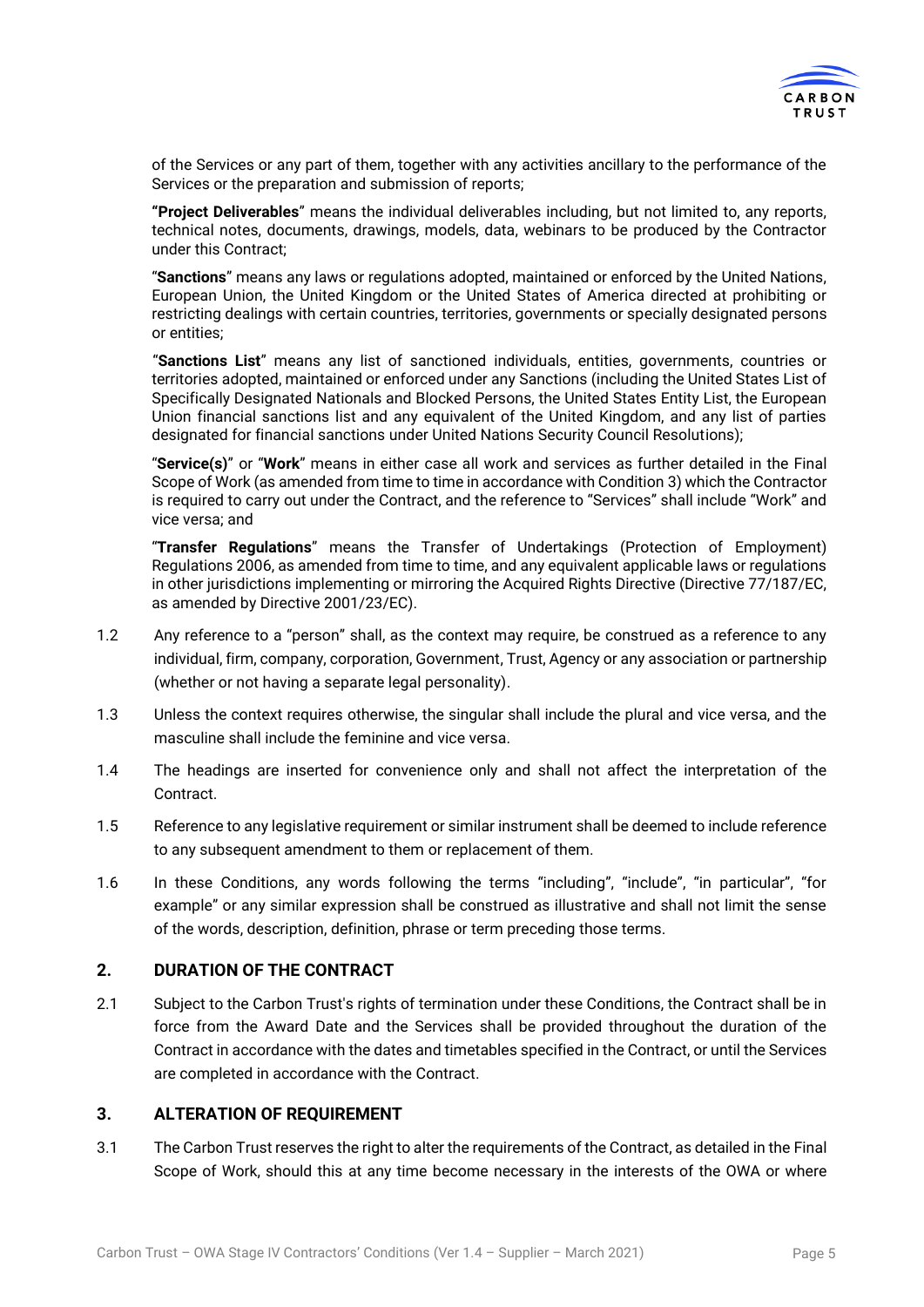

acting in accordance with the instructions of the OWA Parties. In the event of any alteration of the contractual requirement, payment under the Contract shall be subject to fair and reasonable adjustment to be agreed between the Carbon Trust and the Contractor and recorded in writing.

## **4. DUTY OF CARE**

- 4.1 The Contractor shall perform the Services to the satisfaction of the Carbon Trust and with the standard of skill, care and diligence which a competent and suitably qualified person performing the same Services could reasonably be expected to exercise.
- <span id="page-5-1"></span>4.2 The Contractor shall perform the Services in accordance with all relevant legislative and statutory requirements in force at the date at which the Services are performed.
- 4.3 The Contractor shall perform the Services in accordance with the Contract.
- 4.4 The Contractor acknowledges and agrees that the Contract has been awarded for the purposes of the OWA Governing Agreement and that all the OWA Parties have an interest in its outcome.

## **5. CONTRACTOR'S PERFORMANCE**

- 5.1 The Contractor shall properly manage and monitor performance of the Services and as soon as reasonably practical inform the Contract Manager if any aspect of the Contract is not being or is unable to be performed in accordance with its terms.
- <span id="page-5-0"></span>5.2 The Contractor shall provide all the necessary facilities, materials, equipment, and personnel of appropriate qualifications and experience to undertake the Services. The Contractor shall ensure that all personnel deployed on work relating to the Contract shall have appropriate qualifications and competence, shall be properly managed and supervised, and in these and any other respects be acceptable to the Carbon Trust. If the Carbon Trust gives the Contractor notice that in its reasonable opinion any person should be removed from involvement in the Services, the Contractor shall as soon as reasonably practical take appropriate steps to comply with such notice, and in any event such person shall be removed within fourteen (14) calendar days. The decision of the Carbon Trust regarding the Contractor's personnel shall be final and conclusive.
- 5.3 The Contractor shall:
	- (a) give the Carbon Trust, if so requested, a copy of the curriculum vitae of every person who is or may be at any time employed on the Contract or engaged in the provision of the Services; and
	- (b) when present at the facilities of any OWA Party, comply (and ensure that its subcontractors, agents and employees comply) with any rules, regulations and any safety and security instructions from the relevant OWA Party, including completion of any additional clearance procedures required by the relevant OWA Party, and return of any facility passes as required.
- 5.4 The Contractor shall take all reasonable steps to avoid changes to any of the staff designated in the Contract as Key Personnel. The Contractor shall give at least one (1) month's notice to the Contract Manager of any proposals to change Key Personnel and Condition [5.2](#page-5-0) shall apply to the proposed replacement personnel.
- 5.5 The Contractor shall promptly notify the Carbon Trust, and keep the Carbon Trust informed of all other related business, negotiations, technology licensing, investment or trading activities with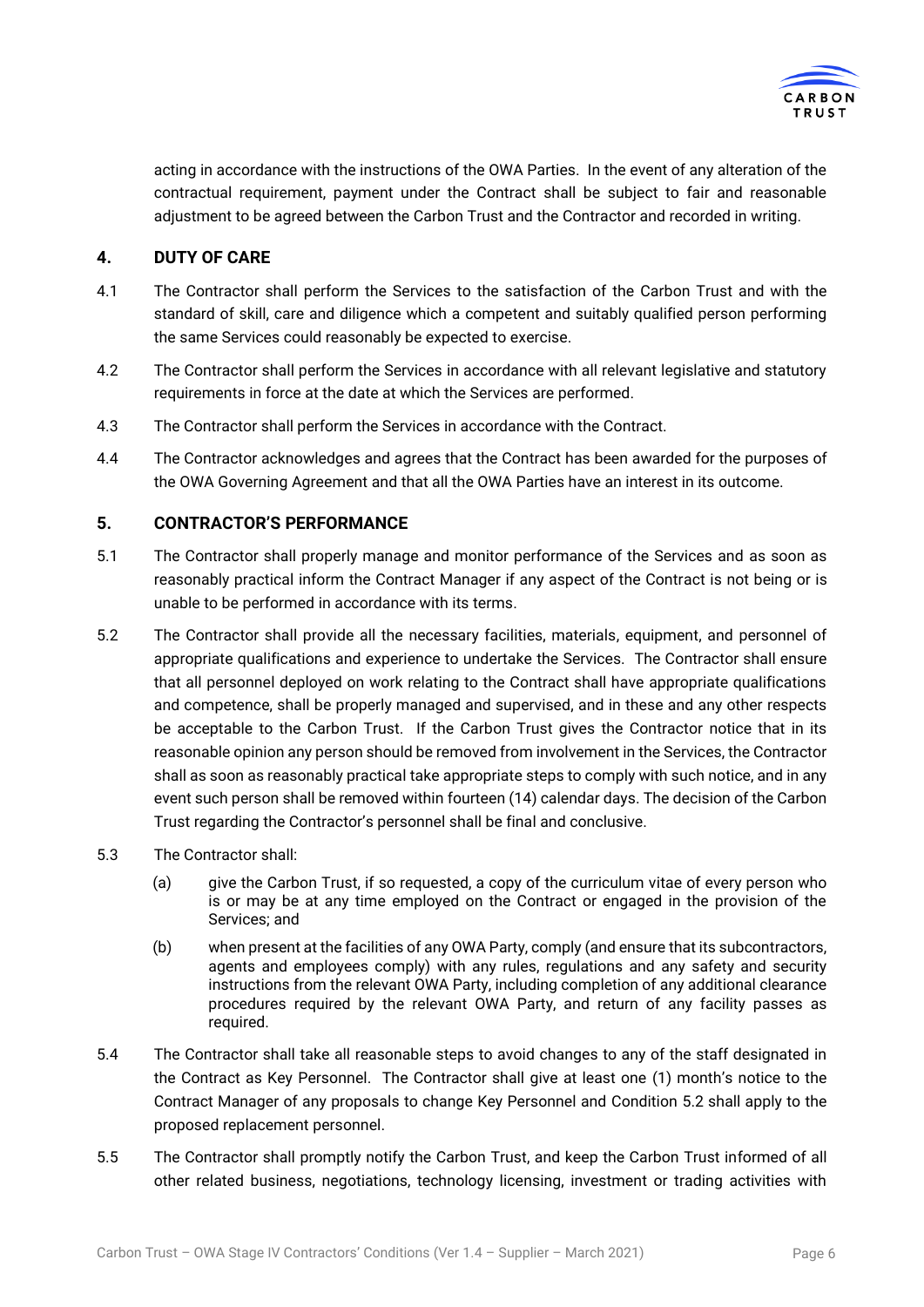

OWA Parties in which the Contractor or any of its employees or agents are engaged. The foregoing requirement applies where any such activity may impact the performance of the Services or present a potential conflict (pursuant to Condition [36](#page-21-0) (Conflicts of Interest)).

- 5.6 The Contractor shall exercise the standard of skill, care and diligence which a competent and suitably qualified person performing the same Services would exercise if dealing with third parties on behalf of the OWA Parties in connection with the Contract and ensure that no significant commitments are entered into (unless expressly required under the Contract), without the Carbon Trust's prior written consent.
- 5.7 Nothing in the Contract shall be construed as creating a partnership, a contract of employment or a relationship of principal and agent between the Carbon Trust and the Contractor.
- <span id="page-6-0"></span>5.8 The Contractor acknowledges and confirms that various elements or work packages forming part of the Services may be subject to the Carbon Trust deciding (in certain circumstances, together with the other OWA Parties), and the Contractor receiving confirmation from the Carbon Trust, that the Contractor is to perform such work package (such decision usually being described in the Final Scope of Work as a "go/no go" decision). Where a "go/no go" decision applies to the Services, the Contractor shall not commence any work package which is subject to such confirmation (or commence any work packages which are consequent upon, logically to be performed subsequent to or which are dependent on such work packages being commenced or completed) until the Contractor receives written confirmation from the Carbon Trust that the Carbon Trust requires such work package to be delivered.
- 5.9 In the event that the Carbon Trust does not give or decides not to give the confirmation referred to in Condition [5.8,](#page-6-0) the Contractor shall have no right to receive any payment, monies or compensation in respect thereof or in respect of the work packages which are subject to the requirement for such confirmation.

## <span id="page-6-1"></span>**6. REPORTS**

- 6.1 Without prejudice to the obligations relating to the submission of reports or other information as specified under the Contract, the Contractor shall provide such reports or other information regarding the performance of the Services at such time or times, and in such form as the Contract Manager may reasonably require from time to time.
- 6.2 Within five (5) working days following the end of each month following the Award Date, the Contractor shall provide to the Carbon Trust a report (i) with a breakdown of the total costs and expenses incurred by the Contractor in performing the Services in the previous month, (ii) informing about the completion status of the work packages delivered under the Contract and (iii) the explanation of any variance to the agreed timings and budget. A template for the monthly reports will be provided by the Carbon Trust.

## <span id="page-6-2"></span>**7. INSPECTION**

7.1 During the course of the Contract the Carbon Trust shall have the right to inspect, audit or otherwise examine any of the Services being provided and all related records. The Carbon Trust shall likewise have reasonable opportunity to interview any person engaged in providing Services. The exercise of these rights may occur on any premises of or occupied by the Contractor or at those of any sub-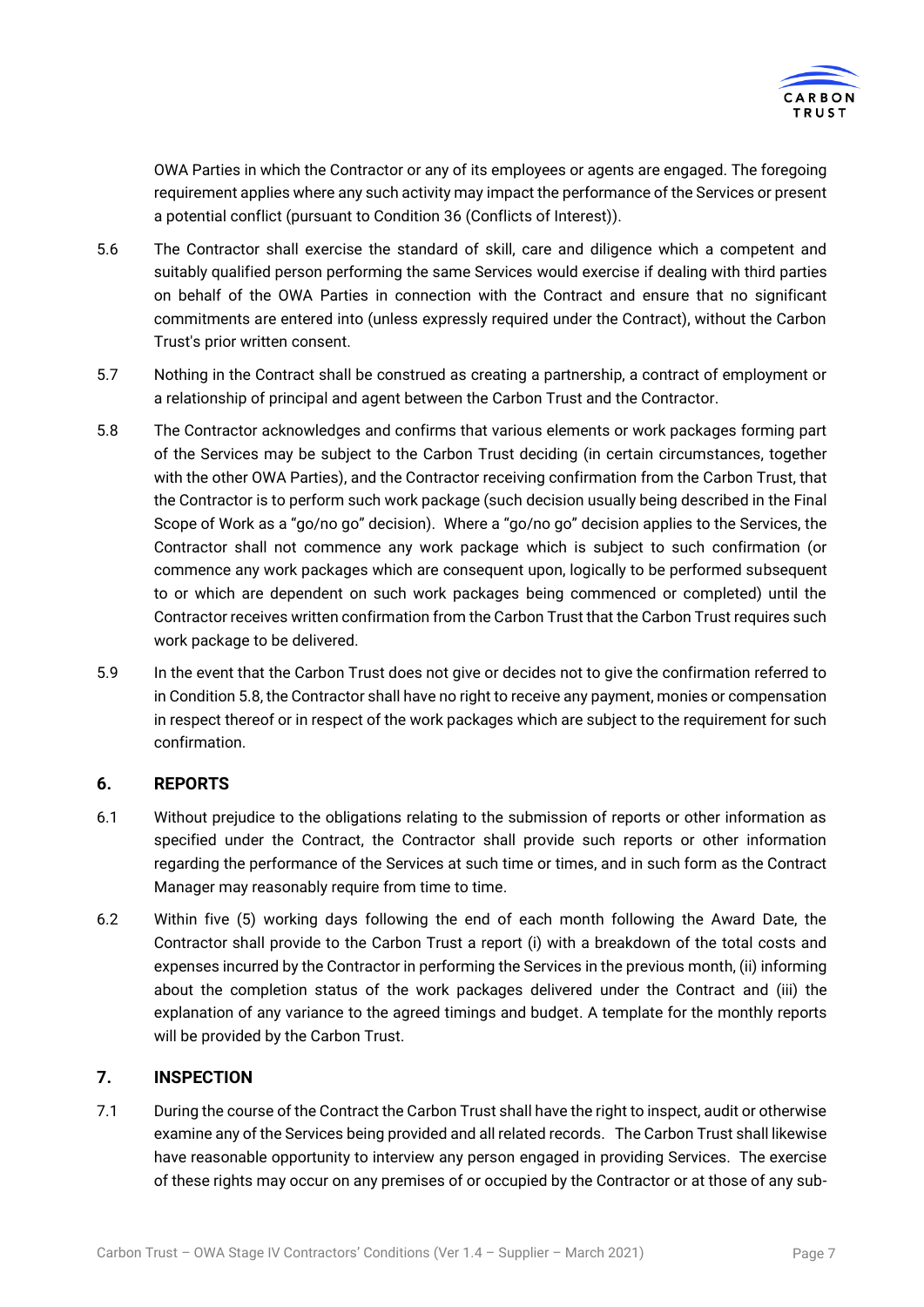

contractor at a reasonable time. The Carbon Trust, through its Contract Manager, shall give reasonable notice to the Contractor of such visits or inspections. The Contractor shall provide free of charge all such facilities as the Carbon Trust may reasonably require for such inspection, audit, interview and examination. In this Condition, Services includes administrative records, planning documents or preliminary work for the Services in whatever form.

## **8. INVOICES AND PAYMENT**

- 8.1 The Carbon Trust shall issue a purchase order(s) authorising the Contractor to undertake the relevant Services. Notwithstanding any other provision of the Contract, the Carbon Trust shall not be liable to pay the Contractor for any Services in connection with the Contract unless and until the Carbon Trust has issued the Contractor with a purchase order, and further the Carbon Trust shall not be liable to pay the Contractor any amount in excess of the amount stated in the purchase order.
- 8.2 The Contractor shall submit invoices in the form required by the Carbon Trust (including electronically if so requested by the Carbon Trust), and in any event within thirty (30) calendar days of the completion of the relevant Services. All invoices shall quote the Contract number, provide a description of the Services completed to date, provide an appropriate breakdown of the amount for payment and, where appropriate, the purchase order number. Invoices shall be addressed as the Carbon Trust may direct.
- 8.3 The Contractor shall submit with the invoice such records as the Carbon Trust may reasonably require to enable the Carbon Trust to verify that the Services referred to in that invoice have been properly performed.
- 8.4 The Contractor shall provide to the Carbon Trust the name and address of the bank, the account name and number, the bank sort code and any other details, in whatever format the Carbon Trust may require to execute payment transactions.
- <span id="page-7-0"></span>8.5 The Contractor shall be paid only in respect of the satisfactory performance of the Services in accordance with the Contract.
- 8.6 Except where otherwise provided in the Contract, the amount payable to the Contractor for the performance of the Services shall be inclusive of all costs of staff, facilities, equipment, materials and all other expenses whatsoever incurred by the Contractor in discharging its obligations under the Contract.
- <span id="page-7-1"></span>8.7 Payment to the Contractor shall be made within forty-five (45) Business Days of the Carbon Trust's receipt of a valid and undisputed invoice, provided that the Carbon Trust is satisfied, acting reasonably, that the Services for which the invoice relates have been performed fully in accordance with the Contract.

#### **9. VALUE ADDED TAX**

9.1 Where applicable, the Contractor shall be paid the amount of any VAT chargeable in respect of the performance of the Services in accordance with the Contract and subject to the provision of valid VAT invoices.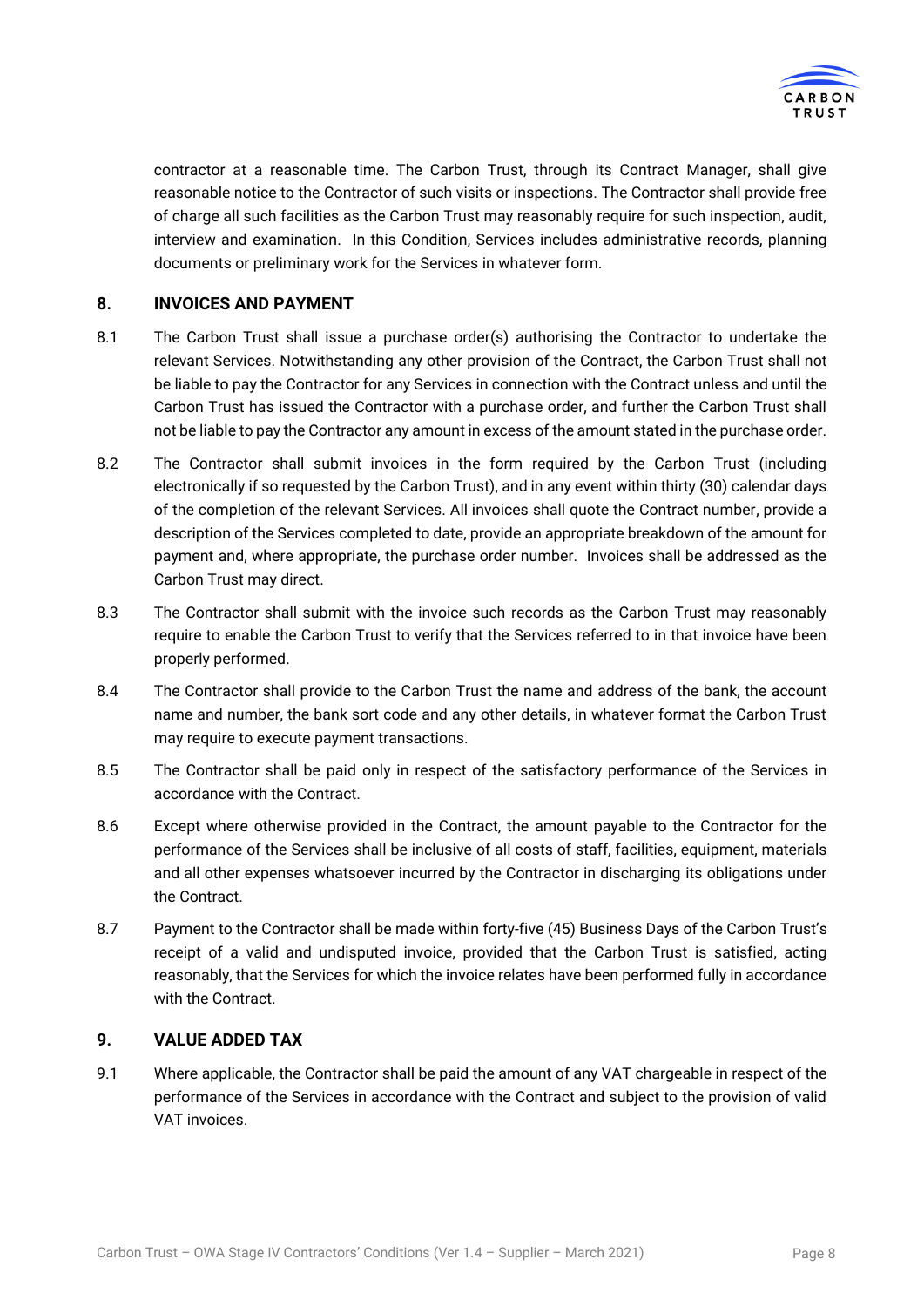

## <span id="page-8-2"></span>**10. CORPORATE MATTERS AND ANTI-CORRUPTION**

- 10.1 The Contractor hereby warrants and represents to the Carbon Trust that on the Award Date:
	- (a) it is a company duly incorporated or otherwise established in and validly existing under the laws of its country of incorporation or establishment;
	- (b) it has taken all necessary corporate or other action to authorise the execution, delivery and performance of the Contract;
	- (c) it has the full power and authority to enter into and perform its obligations under the Contract; and
	- (d) the Contract will, when executed, constitute lawful, valid and binding obligations upon it in accordance with its terms.
- <span id="page-8-0"></span>10.2 The Contractor hereby warrants and represents that it has and shall continue to comply with all applicable laws relating to combating bribery and corruption (including any regulations or guidance issued pursuant to such laws) and to implement and maintain appropriate measures to ensure that its officers, directors, employees, agents, representatives and subcontractors will not in connection with the Contract:
	- (a) offer, promise, pay, give or authorise any financial or other advantage, or anything else of value, to any other person or organisation, with the intent to exert improper influence over the recipient, induce the recipient to violate his or her duties, secure an improper advantage, or improperly reward the recipient for past conduct;
	- (b) offer, promise, pay, give, authorise, request or receive an improper advantage, or accept an offer thereof, in connection with a position, office or assignment; or
	- (c) request, receive or accept, for the benefit or himself or anyone else, any financial or other advantage, or anything else of value, as an inducement or reward for violating a duty of loyalty to the Carbon Trust or the other OWA Parties, or improperly performing a function that relates in any way to the Contract or to the Carbon Trust or the other OWA Parties.
- <span id="page-8-3"></span>10.3 The Contractor undertakes that throughout the duration of the Contract it will (and shall procure that its contractors and subcontractors will) take effective measures to ensure that its performance of the Contract respects Human Rights consistent with the United Nations Guiding Principles on Business and Human Rights (2011).
- <span id="page-8-1"></span>10.4 The Contractor undertakes that throughout the duration of the Contract it will, and shall ensure that its contractors and subcontractors will, comply and take effective measures to comply with the rules of international law and national law, as relevant and applicable to the party, in relation to:
	- (a) embargos, drugs and weapons trafficking, terrorism;
	- (b) trade, import and export licenses and customs;
	- (c) health and safety of staff and third parties;
	- (d) labour, immigration and prohibition of illegal work;
	- (e) environment protection;
	- (f) financial criminal offences, in particular corruption, fraud, influence peddling (or equivalent offence as it can be provided by the national law applicable to the Contract), swindling, theft, misuse of corporate funds, counterfeiting, forgery and the use of forgeries, and similar or related offences;
	- (g) measures to combat money laundering; and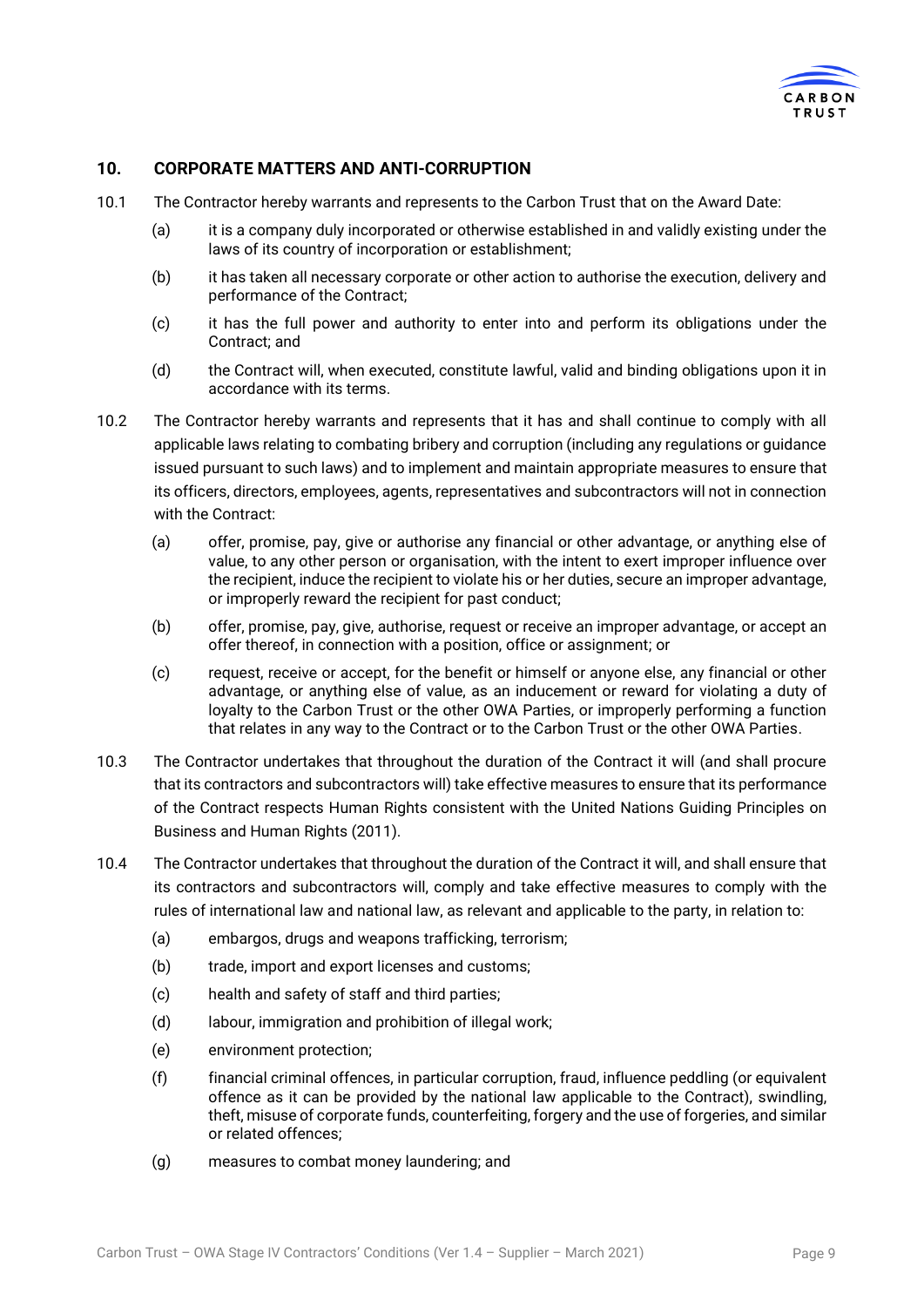

#### (h) competition law.

- 10.5 The Contractor shall upon reasonable request by the Carbon Trust give a written statement to the Carbon Trust confirming that the Contractor has complied with all requirements under Conditions [10.2](#page-8-0) and [10.4.](#page-8-1)
- 10.6 The Contractor shall promptly report to the Carbon Trust any act or omission which may reasonably be seen as a breach of this Condition [10.](#page-8-2) In such instances, the Contractor shall give the Carbon Trust access to all documents which, in the Carbon Trust's reasonable opinion, may be relevant to determine whether such a breach has occurred. The Contractor shall also promptly report to the Carbon Trust any requests or solicitations for advantages or anything of value as mentioned in this Condition [10.](#page-8-2)
- 10.7 The Contractor represents and warrants that neither it, nor to its knowledge any of its owners, or subcontractors performing work under the Contract is:
	- (a) in breach of Conditions [10.2,](#page-8-0) [10.3](#page-8-3) or [10.4;](#page-8-1)
	- (b) listed on a Sanctions List, or owned (in whole or in part) or otherwise controlled, directly or indirectly, by any person or entity listed on a Sanctions List; or
	- (c) resident in or incorporated under the laws of any country or territory subject to Sanctions,

and the Contractor undertakes to promptly notify the Carbon Trust in writing should it become aware of any changes in this respect.

- 10.8 The Carbon Trust may terminate the Contract without notice if the Contractor commits or participates in any offence under any law, statute, or regulation relating to anti-bribery and anticorruption in relation to this or any other contract between the Contractor and the Carbon Trust (and, if the Contractor does, the Carbon Trust shall be entitled to recover from the Contractor the amount of any loss arising or resulting from such termination and/or from the Contractor's commission of or participation in such offence and the amount of value or any such gift, consideration or commission).
- 10.9 The decision of the Carbon Trust in relation to this Condition shall be final and conclusive.

## <span id="page-9-1"></span>**11. PUBLICITY AND PROTECTION OF INFORMATION**

- 11.1 The Carbon Trust reserves, for the benefit of the other OWA Parties, the exclusive right to disclose to the other OWA Parties any information about or connected with the Contract (the "**Contract Information**").
- <span id="page-9-0"></span>11.2 The Contractor shall not disclose any Contract Information to any person unless it is strictly necessary for the performance of the Contract, and authorised in writing by the other party. Subject to Conditions [11.5](#page-10-0) – [11.9,](#page-10-1) the Contractor may however disclose Contract Information to Contractor's Employees without being authorised in writing by the Carbon Trust. The Contractor shall also not grant any right to photograph or film in relation to or in connection with the Services, except with the prior written permission of the Carbon Trust, to whom any press or other enquiry or any such matter should be referred. The Contractor shall comply with any instructions from the Carbon Trust regarding changes to authorisations and other instructions regarding disclosure or non-disclosure.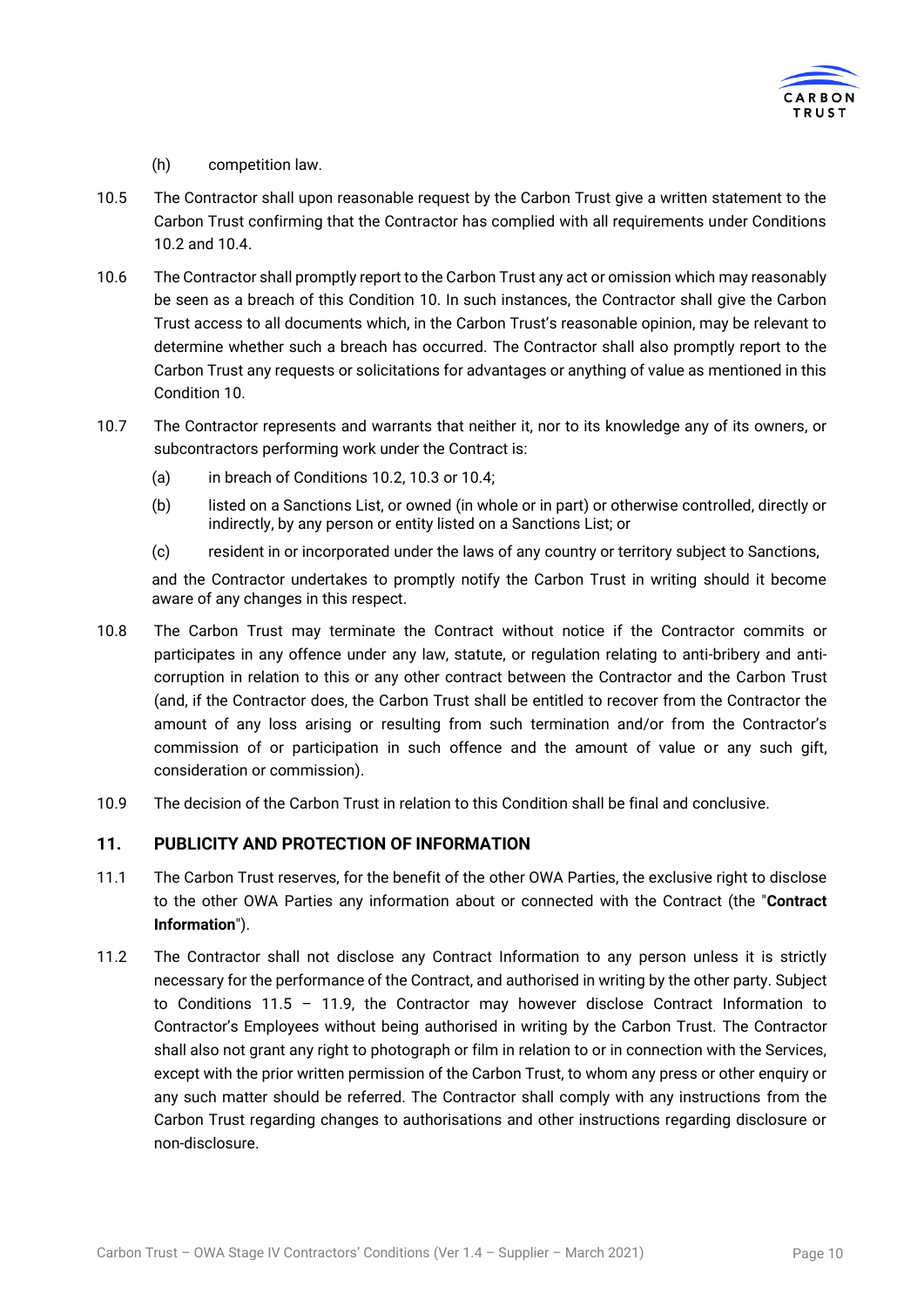

- <span id="page-10-2"></span>11.3 The Contractor shall treat any OWA Parties' Information as confidential information and shall not disclose it to any other person without the express written consent of the Carbon Trust or the individual OWA Party concerned, as the case may be.
- <span id="page-10-3"></span>11.4 Conditions [11.2](#page-9-0) an[d 11.3](#page-10-2) do not apply in relation to information which: (a) is in or enters the public domain, unless the information concerned entered the public domain as the result of any act or default on the part of the Contractor or any person for whose relevant acts or omissions it is responsible; (b) can be proved to have been independently developed by the Contractor; or (c) can be proved to have come into the possession of the Contractor through disclosure by a third party that owes no obligations of confidentiality towards the relevant OWA Party and who did not receive it directly or indirectly from any person who owes such obligations in respect of the information concerned. Nothing in Conditions [11.2](#page-9-0) or [11.3](#page-10-2) shall prevent any disclosure which is required under any applicable law, regulation or order of a competent court or regulatory authority in any relevant jurisdiction (but only to the extent and for the purpose that disclosure is so required).
- <span id="page-10-0"></span>11.5 Without limitation to Conditions [11.2](#page-9-0) and [11.3,](#page-10-2) but subject to Condition [11.4,](#page-10-3) the Contractor shall ensure that all OWA Parties' Information and Contract Information:-
	- (a) is divulged only to the minimum number of persons required to give effect to the requirements of the Contract;
	- (b) is divulged only to the extent essential to each person's action in carrying out (or in connection with) the Contract and that such persons do not further divulge such information; and
	- (c) is properly safeguarded.
- 11.6 Subject to the retention of a copy for proper professional records, the Contractor shall, on written request from the Carbon Trust, deliver up to the OWA Parties all OWA Parties' Information, all Contract Information, and all documents containing any part of the Work carried out by the Contractor, including but not limited to, documents stored electronically.
- 11.7 The Contractor shall ensure that any contract with:
	- (a) its employees; and
	- (b) any contractor which it engages in any way in connection with the Contract,

contains a condition requiring that person to keep all OWA Parties' Information and all Contract Information confidential or contain confidentiality provisions no less protective of the Contract Information and/or OWA Parties' Information than those within this Condition [11,](#page-9-1) and shall, if so requested by the Carbon Trust, draw their attention to the requirements of this Condition [11](#page-9-1) and obtain from them and deliver to the Carbon Trust a written undertaking in the same terms as this Condition [11](#page-9-1) made directly enforceable by the Carbon Trust and the other OWA Parties.

- 11.8 The Contractor shall not, in connection with the Contract, communicate with representatives of the general or technical press, radio, television or other communications media unless specifically granted permission to do so in writing by the Carbon Trust.
- <span id="page-10-1"></span>11.9 Except with the prior written consent of the Carbon Trust (which will seek the approval of the relevant OWA Party or OWA Parties as necessary), the Contractor shall not make use of the Contract Information or any OWA Parties' Information otherwise than for the purpose of the Contract.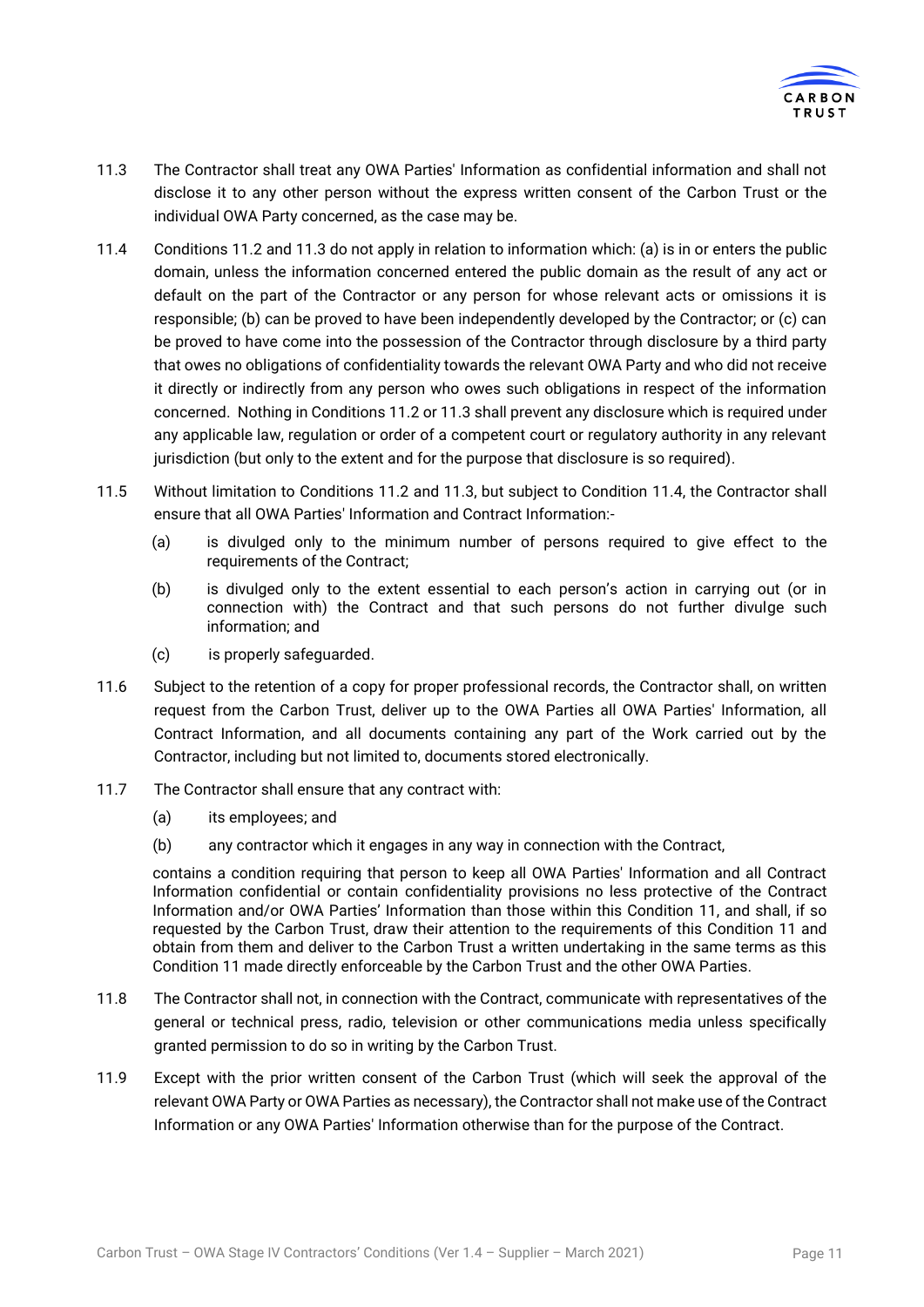

## **12. DISCRIMINATION**

12.1 The Contractor shall not unlawfully discriminate in any form or manner, and shall take all reasonable steps to ensure that all servants, employees or agents of the Contractor and all subcontractors employed in the execution of the Contract do not unlawfully discriminate. This Condition shall not in any way relieve the Contractor of its general obligations to comply with any legislative requirements as provided in Condition [4.2.](#page-5-1)

## <span id="page-11-2"></span>**13. MERGER, TAKE-OVER OR CHANGE OF CONTROL**

13.1 The Contractor shall, to the extent legally permitted, forthwith inform the Carbon Trust in writing of any proposal or negotiations which may or will result in a merger, take-over, change of control (where "control" in this context means (a) the ownership of more than fifty percent (50%) of voting securities or, (b) the ability to elect a majority of directors of, or (c) the exercise of management control over a legal entity, either through contract or otherwise), change of name or status. The Contractor shall comply with any request by the Carbon Trust for information arising from this Condition.

## <span id="page-11-1"></span>**14. UNSATISFACTORY PERFORMANCE**

- <span id="page-11-0"></span>14.1 Where the Contractor has failed to perform the whole or any part of the Services, to the satisfaction of the Carbon Trust or with the standard of skill, care and diligence which a competent and suitably qualified person performing the same Services could reasonably be expected to exercise, or in accordance with the Contract (including the Final Scope of Work and Programme), the Carbon Trust shall give the Contractor notice specifying the way in which its performance falls short of the requirements of the Contract, or is otherwise unsatisfactory.
- 14.2 Where the Contractor has been notified of a failure in accordance with Condition [14.1](#page-11-0) the Carbon Trust may either (at the Carbon Trust's sole option):
	- (a) request from the Contractor that, at its own expense and as specified by the Carbon Trust, it re-schedules and performs the Services to the Carbon Trust's satisfaction within such period as may be specified by the Carbon Trust in the notice (to be no less than fourteen (14) days), including where necessary, the correction or re-execution of any Services already carried out; or
	- (b) if remedying the default is not possible or the Contractor fails to remedy the default within the above mentioned 14-day period, withhold or reduce payments to the Contractor, in such amount as corresponds to the proportion of the Services failing to comply with the requirements of the Contract.

#### <span id="page-11-3"></span>**15. TERMINATION OF THE CONTRACT**

- <span id="page-11-4"></span>15.1 Without prejudice to any other power of termination, the Carbon Trust may terminate the Contract without notice, for any of the following reasons:
	- (a) the breach by the Contractor of any of Conditions [10](#page-8-2) (Corporate Matters and Anti-Corruption) and [11](#page-9-1) (Publicity and Protection of Information) herein, or any other material breach of Contract;
	- (b) the failure by the Contractor to comply with a notice given under Condition [14\(](#page-11-1)Unsatisfactory Performance);
	- (c) the Contractor ceases or proposes to cease to carry on its business; or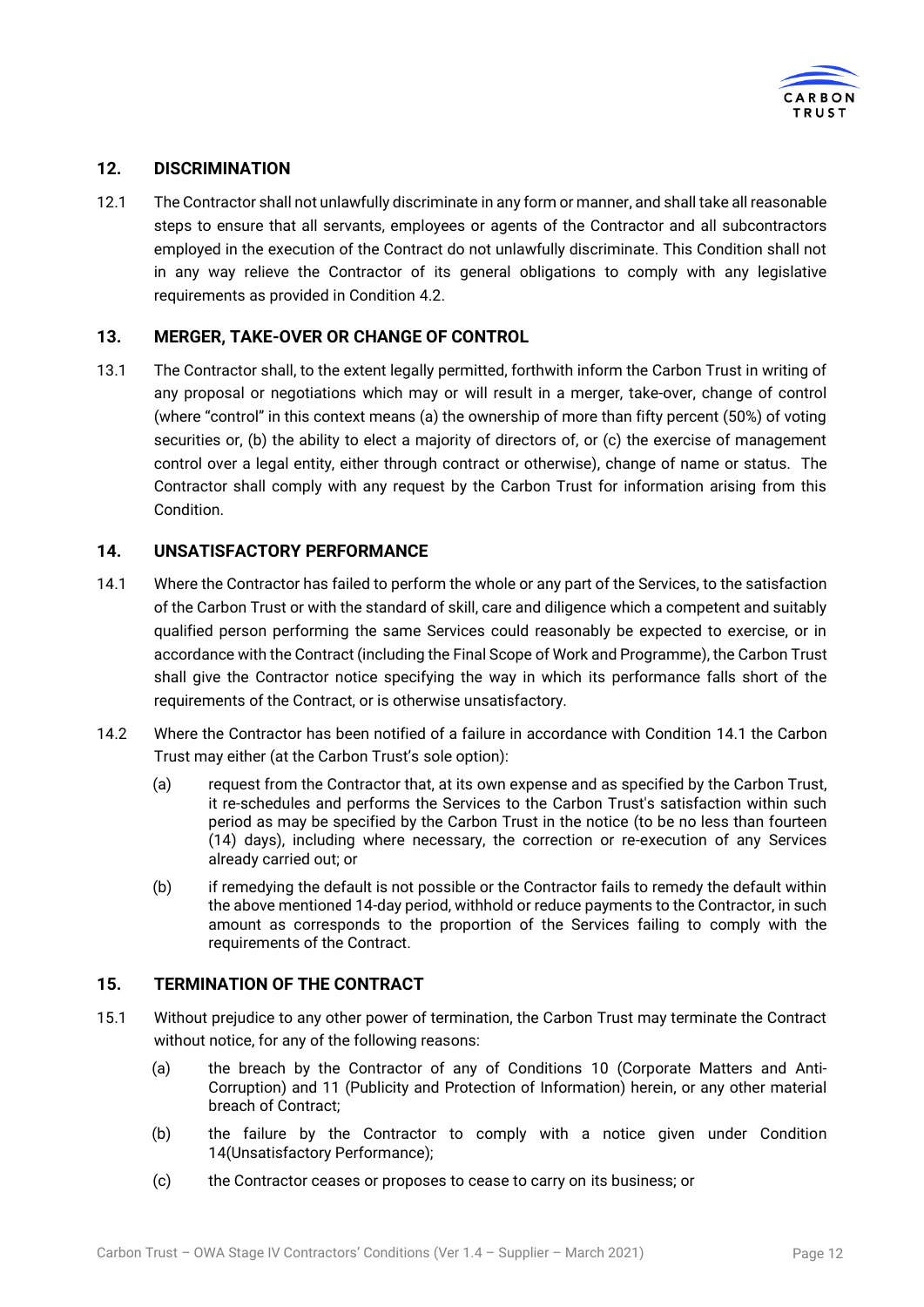

- (d) there is a change of control of the type referred to in Condition [13](#page-11-2) (Merger, Take-over or Change of Control), and the Carbon Trust has not agreed in advance in writing to the particular change of control, save that in this event the Carbon Trust shall give thirty (30) calendar days' notice in writing to the Contractor.
- 15.2 The Carbon Trust shall have the right to immediately suspend or terminate the Contract either in whole or in part without notice and without liability if the Carbon Trust considers that:
	- (a) the Contractor has not provided the Project Deliverables forming part of the Services in accordance with the Contract, to the reasonable satisfaction of the Carbon Trust and in a timely manner; and/or
	- (b) activities agreed with the Carbon Trust are not being completed to the timescales and/or quality standards set out in the Contract or otherwise agreed between the Contractor and the Carbon Trust; and/or
	- (c) the Services are not likely to be completed within the Approved Maximum Cost.

## <span id="page-12-2"></span>**16. BREAK**

- <span id="page-12-0"></span>16.1 The Carbon Trust shall in addition to its powers under any other of these Conditions have the right to terminate the Contract at any time by giving to the Contractor thirty (30) calendar days' written notice. Upon the expiry of the notice the Contract shall be terminated without prejudice to the rights of the parties accrued to the date of termination.
- <span id="page-12-3"></span>16.2 Without prejudice to Condition [16.1,](#page-12-0) if the Contract is terminated by the Carbon Trust under Condition [16.1](#page-12-0) the Contractor shall have the right to receive a pro rata payment of the instalment of the Contract Price next falling due for payment. Subject to Conditions [8.5](#page-7-0) and [8.7,](#page-7-1) the pro rata payment shall be based on the proportion of the Work associated with the respective payment instalment that has been completed. The Contractor will supply evidence of this Work and how the proportion is calculated.

## **17. CONSEQUENCES OF TERMINATION**

- <span id="page-12-1"></span>17.1 Where the Contract is terminated under Condition [15](#page-11-3) (Termination of the Contract) or Conditio[n 23](#page-16-0) (Insolvency of the Contractor), the following provisions shall apply:
	- (a) any sum due or accruing to the Contractor may be withheld or reduced by such amount as the Carbon Trust in either case considers reasonable and appropriate in the circumstances;
	- (b) the Carbon Trust may make all arrangements which are in its reasonable view necessary to procure the orderly completion of the Services including the letting of another contract or contracts; and
	- (c) where the total costs reasonably and properly incurred by the Carbon Trust by reason of such arrangements exceed the amount that would have been payable to the Contractor for the completion of the Services, the excess shall be recoverable from the Contractor, and the Carbon Trust reserves the right without prejudice to any other of its rights to recover such excess by set-off against any amount withheld by the Carbon Trust under Condition [17.1](#page-12-1) (a) or as otherwise provided for under Condition [21](#page-15-0) (Recovery of Sums Due).
- 17.2 Where the Contract is terminated under Condition [15](#page-11-3) (Termination of the Contract) (subject to the Contractor's right to remedy a default within the 14-day period in the case of Condition [15.1\(](#page-11-4)b)) or Condition [16](#page-12-2) (Break), the Carbon Trust may, during any notice period:
	- (a) direct the Contractor, where the Services have not been commenced, to refrain from commencing such Services, or where the Services have been commenced, to cease work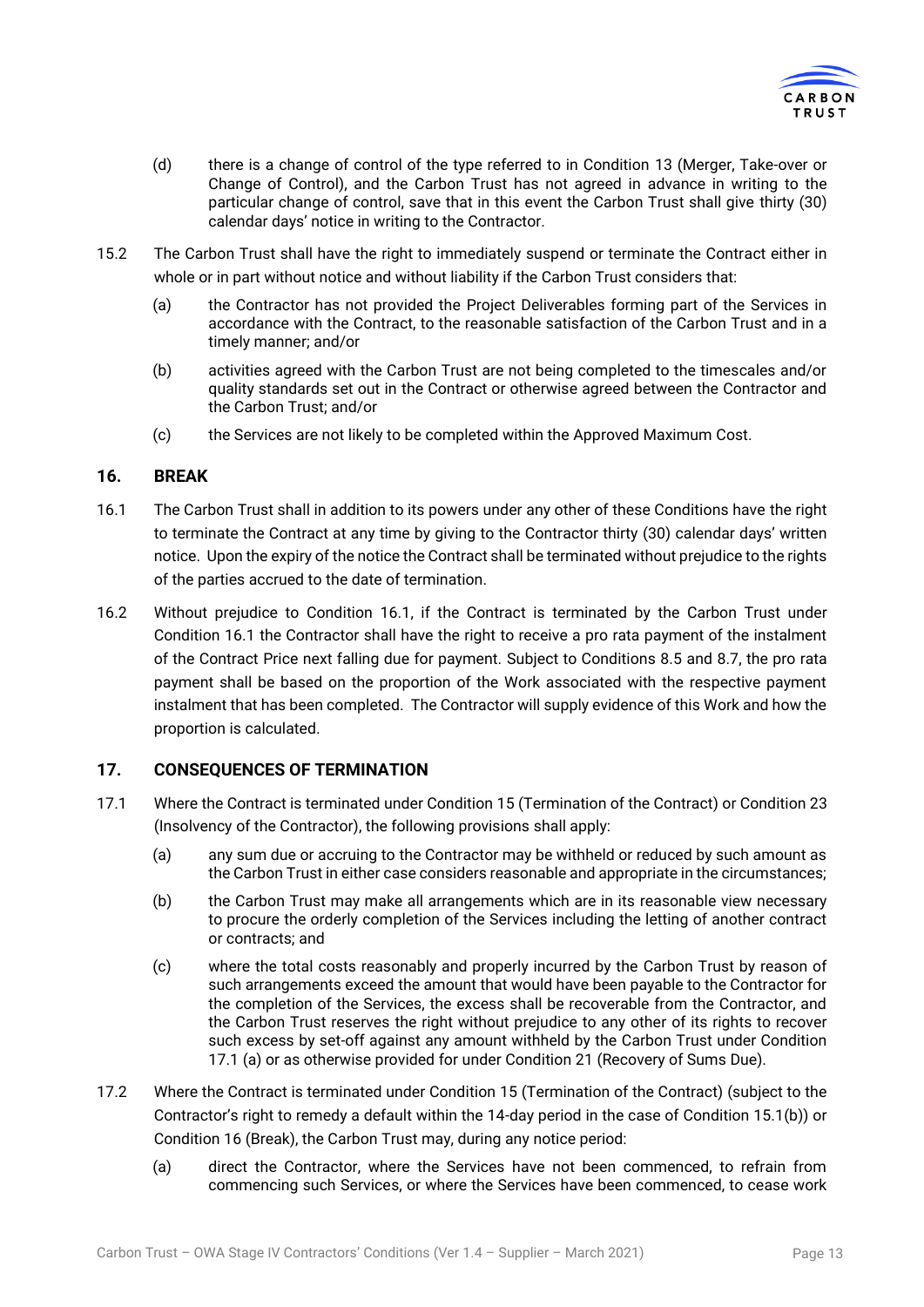

#### immediately; and/or

- (b) direct the Contractor to complete in accordance with the Contract all or any of the Services, or any part or component thereof, which shall be paid at the agreed Contract Price or, where no agreement exists, a fair and reasonable price.
- <span id="page-13-0"></span>17.3 Upon termination of the Contract for any reason whatsoever:
	- (a) subject to Condition [17.3\(](#page-13-0)b) the relationship of the parties shall cease and any rights or licences granted by the OWA Parties under or pursuant to the Contract shall cease to have effect save as (and to the extent) expressly provided for in this Condition [17.3;](#page-13-0)
	- (b) the provisions of Conditions [6](#page-6-1) (Reports), [7](#page-6-2) (Inspection), [11](#page-9-1) (Publicity and Protection of Information), [20](#page-15-1) (Loss or Damage), [21](#page-15-0) (Recovery of Sums Due), [22](#page-16-1) (Data Protection), [24](#page-16-2) (Royalties and Licence Fees), [25](#page-17-1) (Retention of Documentation)[, 26](#page-17-2) (Serving of Notices)[, 27](#page-18-0) (Governing Law and Jurisdiction), [28](#page-18-1) (Arbitration), [29](#page-18-2) (Transfer of Responsibility), [30](#page-19-0) (Contractor's Obligations in Connection with Transfer Regulations), [34](#page-20-0) (Rights of Third Parties), [39](#page-21-1) (Ownership of Intellectual Property and Other Outcomes) and [41\(](#page-24-0)Remedies) and any provision which expressly or by implication is intended to come into or remain in force on or after termination shall continue in full force and effect; and
	- (c) the Contractor shall immediately deliver up to the relevant OWA Parties (or, if the Carbon Trust so requests by notice in writing, destroy) all property of the OWA Parties in the Contractor's possession at the date of termination, including all OWA Parties' Property and all OWA Parties' Information, together with all copies of such information and shall certify that it has done so, and shall make no further use of such information.
- 17.4 The termination of the Contract shall be without prejudice to the rights and remedies of any party, and the other OWA Parties, which may have accrued up to the date of termination.
- 17.5 Subject to Condition [16.2,](#page-12-3) where the Contract terminates for any reason or expires then the OWA Parties will not be liable to make any further payments to the Contractor.

#### **18. ASSIGNMENT, SUB-CONTRACTORS AND SUPPLIERS**

- 18.1 The Contractor shall not transfer, assign, charge, subcontract or otherwise dispose of the Contract or any part of it without the prior written consent of the Carbon Trust which shall not be unreasonably withheld.
- 18.2 The Contractor shall ensure that any sub-contractor complies with all relevant Contractor obligations under the Contract. Any sub-contract shall not relieve the Contractor of his obligations under the Contract. The Contractor must notify the Carbon Trust in writing of the scope and the counterparty of any sub-contract entered into within 7 calendar days of its coming into effect.
- 18.3 Where the Contractor enters into a contract with a supplier or sub-contractor for the purpose of performing the Contract or any part of it, it shall cause a term to be included in such contract which requires payment to be made by the Contractor to the supplier or sub-contractor within a specified period not exceeding thirty (30) calendar days from receipt of a valid invoice as defined by the Contract requirements.
- 18.4 The Contractor shall be wholly responsible for the actions, omissions or defaults of its employees, sub-contractors, consultants, agents and suppliers and their respective employees.
- 18.5 The Carbon Trust, or any chosen nominee acceptable to the Carbon Trust and the Contractor, may attend at any time, without prior notice, any part of any tender process in connection with the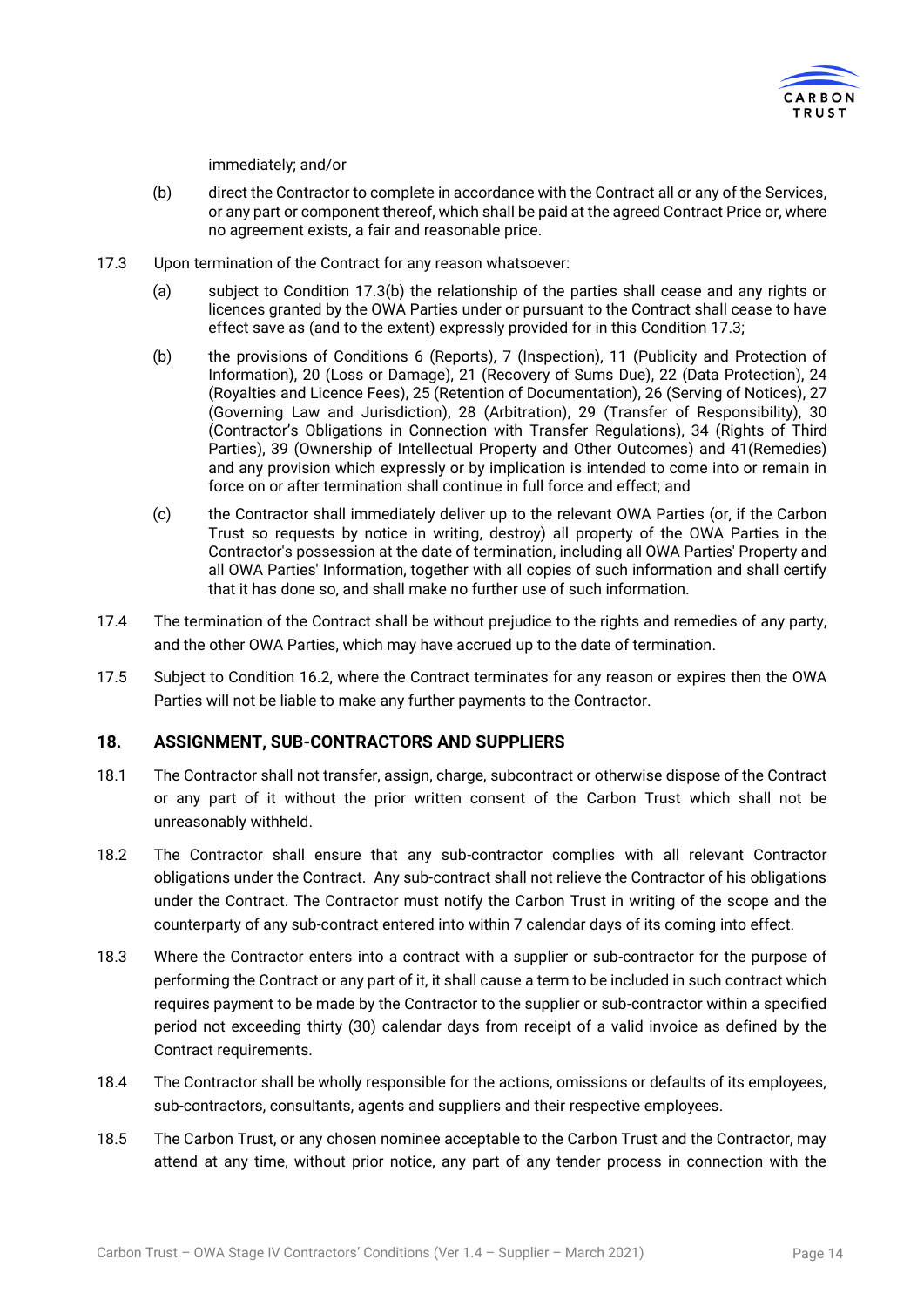

Services, or inspect any documents relating to the proposal exercise. The Contractor shall provide the Carbon Trust with a regular updated programme for all tenders underway.

- 18.6 The Contractor shall, if requested to do so by the Carbon Trust for the purposes of audit, provide the Carbon Trust with a copy of any sub-contract placed by the Contractor in connection with the Services.
- 18.7 Notwithstanding any other provision of the Contract, the Carbon Trust may at any time without consent assign, novate or otherwise transfer the benefit and burden of the Contract to any other person provided that in the reasonable view of the Carbon Trust such person is of sufficient standing to be able to discharge the Carbon Trust's liabilities under the Contract. In such circumstances the Contractor, promptly following the Carbon Trust's request, shall execute all such further deeds and documents as the Carbon Trust may require to give effect to such assignment, novation or transfer.

## <span id="page-14-0"></span>**19. INSURANCE**

- 19.1 The Contractor shall ensure that it and its sub-contractors, agents and suppliers each take out and maintain at their own expense a policy or policies of insurance with reputable insurers (such policies as a minimum to be consistent with Good Industry Practice) in respect of public liability, professional indemnity for the Services in an amount of not less than £5,000,000 for each and every claim and employer's liability insurance in an amount of not less than £2,000,000 for each and every claim together with such other insurances as are required by law to be maintained by the subcontractor in relation to the provision of the Services.
- 19.2 The Contractor shall ensure that its sub-contractors, agents and suppliers each also take out and maintain at their own expense a policy or policies of insurance with reputable insurers consistent with at least the best industry practice of contractors (who use the standard of skill, care and diligence which a competent and suitably qualified person performing the same Services could reasonably be expected to exercise); such insurance shall be for an appropriate value of cover for any claim arising out of such sub-contractor's, agent's or supplier's services in relation to the provision of the Services, and in any event shall cover public liability, employers liability and professional indemnity for the Services, together with such other insurances as are required by law to be maintained by the sub-contractor in relation to the provision of the Services.
- 19.3 The Contractor shall supply to the Carbon Trust promptly on request the certificates of the insurance policies it is obliged to maintain in accordance with this Condition [19](#page-14-0) together with evidence that all premiums have been paid to date. The Contractor agrees not knowingly to do or omit to do anything which would entitle the insurers to wholly or partially avoid liability under any such policy.
- 19.4 If, for whatever reason, the Contractor fails to maintain the insurance described in this Condition or without the approval of the Carbon Trust obtains a different policy of insurance from that which it notified to the Carbon Trust at the time when it submitted its tender, the Carbon Trust may notify the Contractor of the Carbon Trust's requirement that the Contractor make alternative arrangements and if such insurance is not arranged by the Contractor within thirty (30) calendar days of receipt of the notice from the Carbon Trust, the Carbon Trust may make such alternative arrangements as are necessary to protect its interests and recover the cost from the Contractor.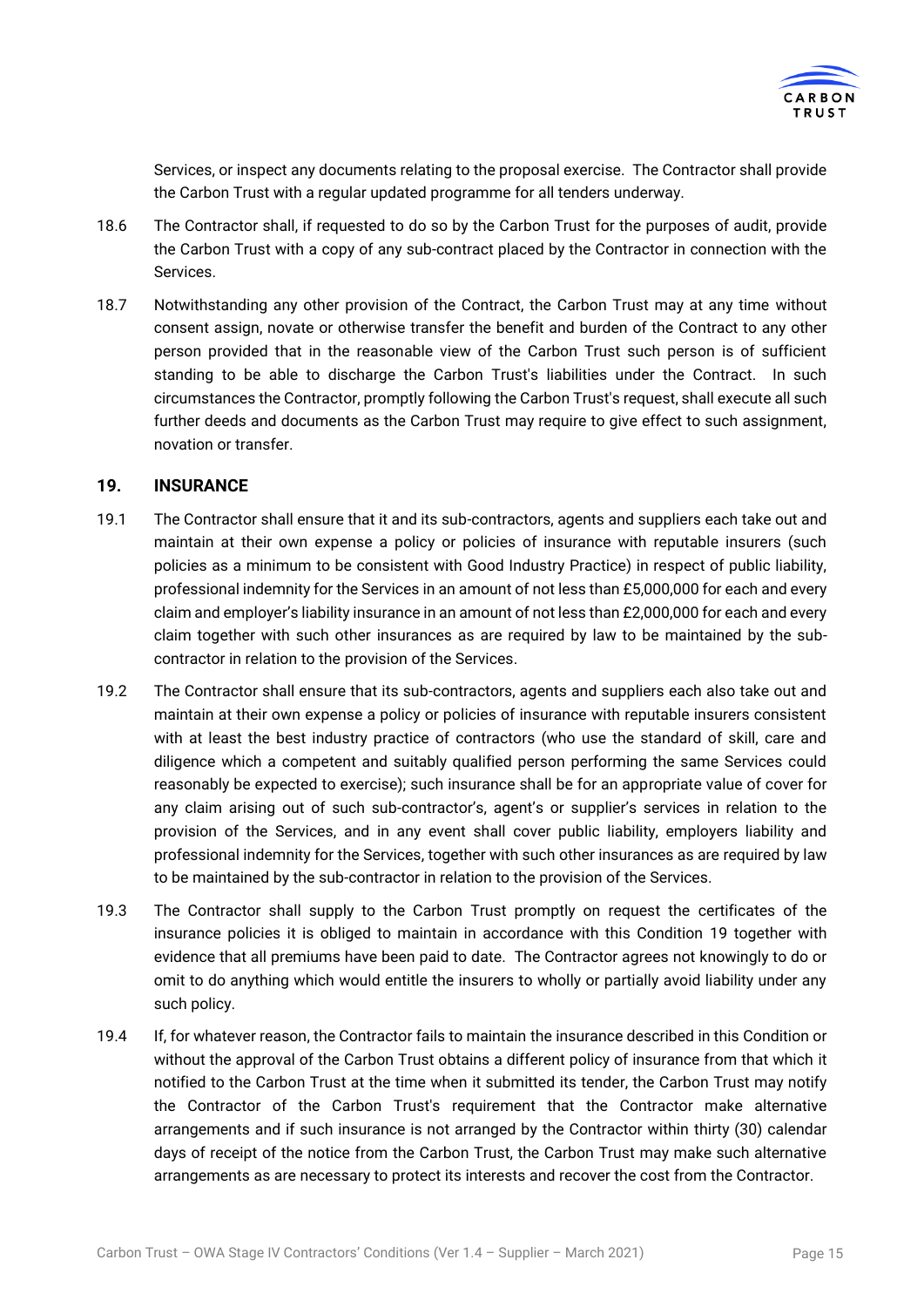

19.5 The terms of any insurance or the amount of cover shall not relieve the Contractor or its sub-contractors or consultants of any liabilities under the Contract, their sub-contracts or their terms of commission.

## <span id="page-15-1"></span>**20. LOSS OR DAMAGE**

- <span id="page-15-3"></span>20.1 Subject to Condition [20.2,](#page-15-2) the Contractor shall indemnify the OWA Parties and keep each of them fully indemnified against all existing pending or threatened civil, criminal, administrative, regulatory or judicial actions, suits, claims, notices, demands, investigations, proceedings, orders, costs, charges, damages, losses and expenses suffered or incurred by the OWA Parties and for any liability to any third party including without limitation regulatory authorities in either case, due to, arising from or in connection with:
	- (a) the negligent acts, omissions or defaults of the Contractor or the Contractor's employees, sub-contractors, consultants, agents and suppliers and any of their respective employees in performing the Services;
	- (b) the breach of any provision of the Contract by the Contractor or the Contractor's employees, sub-contractors, consultants, agents and suppliers and all of their respective employees;
	- (c) any defect in the workmanship, materials or design of any goods supplied in connection with the Services; and
	- (d) any infringement or alleged infringement of any patent, copyright, registered design, design right, trade mark, trade name or other intellectual property right for or relating to the Services (or any goods supplied in connection with the Services) unless such infringement has occurred directly as a result of any specification supplied by the OWA Parties,

in each case save to the extent that the same is directly attributable to any negligent act of the OWA Parties.

- <span id="page-15-2"></span>20.2 With the exception of any liability howsoever arising under or in connection with, or as a result of a breach of, Conditions [10](#page-8-2) (Corporate Matters and Anti-Corruption), [11](#page-9-1) (Publicity and Protection of Information), [20.1\(](#page-15-3)d) (Loss or Damage), [22](#page-16-1) (Data Protection), [24](#page-16-2) (Royalties and Licence Fees), or [39](#page-21-1) (Ownership of Intellectual Property and Other Outcomes) where such liability shall be unlimited, the Contractor's liability under or in connection with the Contract shall be limited to one million pounds sterling (£1,000,000) and, subject to the maximum extent permitted by law, the Contractor shall not be liable to the OWA Parties for any indirect, special, punitive, consequential, exemplary or incidental damages or losses.
- 20.3 Notwithstanding any other provision in the Contract, the Carbon Trust's liability under or in connection with the Contract shall be limited to the lesser of: (i) the Approved Maximum Cost; and (ii) one hundred thousand pounds sterling (£100,000), and the Carbon Trust shall not be liable to the Contractor for any indirect, special, punitive, consequential, exemplary or incidental damages or losses.

#### <span id="page-15-0"></span>**21. RECOVERY OF SUMS DUE**

21.1 Whenever under the Contract any sums of money shall be recoverable from the Contractor by the OWA Parties or payable by the Contractor to the OWA Parties, the same may be deducted from any sum then due, or which at any later time may become due to the Contractor under the Contract or under any other contract with the OWA Parties connected to the Final Scope of Work (and issued as part of the OWA).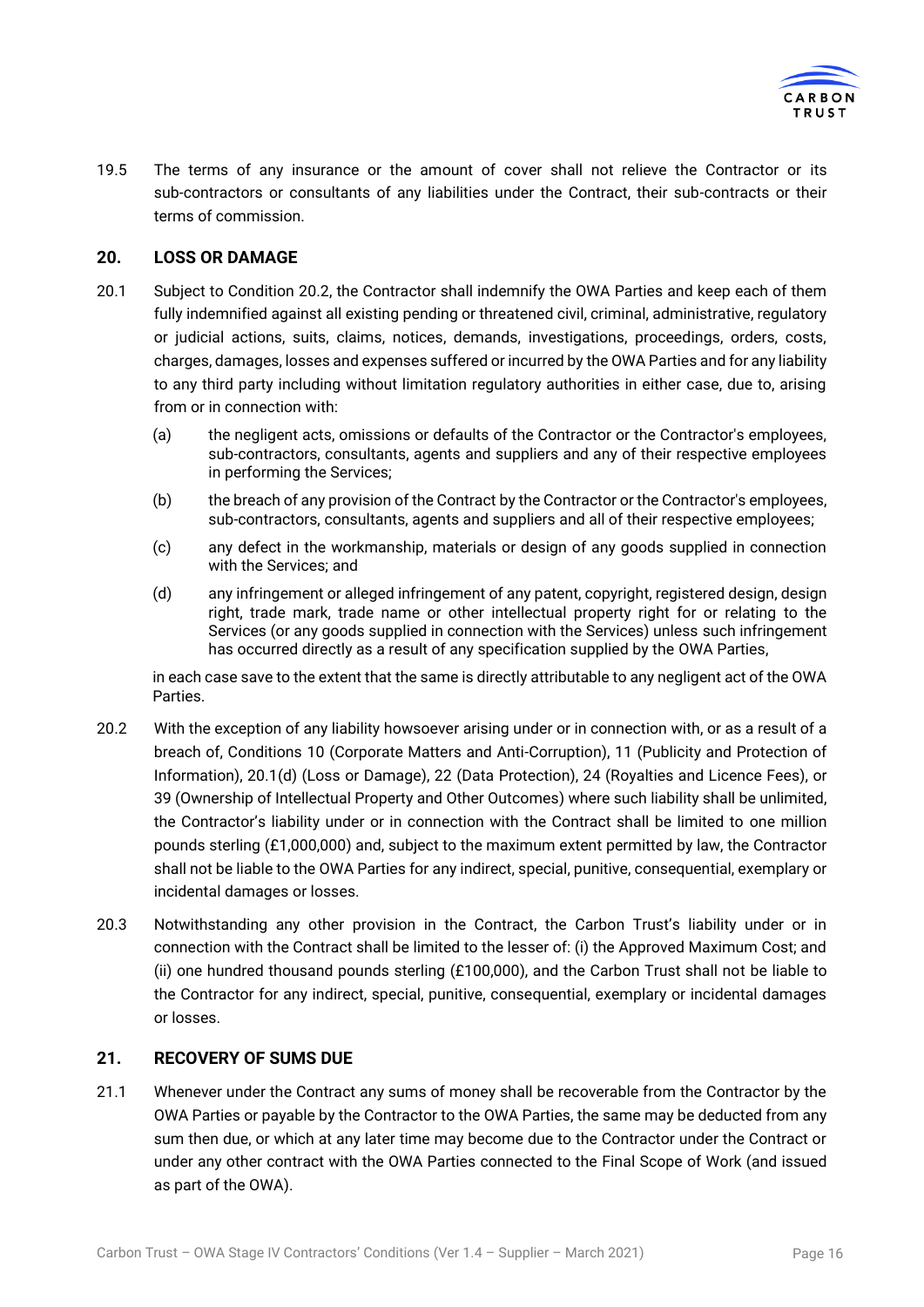

## <span id="page-16-1"></span>**22. DATA PROTECTION**

- 22.1 The Contractor shall indemnify each of the OWA Parties against all claims and proceedings, and all costs and expenses incurred in connection therewith, made or brought against the OWA Parties, or any of them, by any person in respect of loss, damage or distress caused to that person by the disclosure, loss or destruction by the Contractor, the Contractor's servants or agents of any personal data.
- 22.2 In this Condition "personal data" has the meaning given to it in Article 4 of the General Data Protection Regulation (EU) 2016/679 or any successor regulation or legislation.

## <span id="page-16-0"></span>**23. INSOLVENCY OF THE CONTRACTOR**

- 23.1 Without prejudice to any other rights of the Carbon Trust under the Contract, the Carbon Trust may immediately terminate the Contract without payment of compensation or other damages caused to the Contractor solely by such termination by giving notice in writing to the Contractor if the Contractor ceases trading or is unable to pay its debts as they fall due, or has any receiver or liquidator appointed over any of its business or assets, or passes a resolution for winding-up, or is the subject of any application, petition or order for administration, winding up, dissolution or bankruptcy, or enters into any composition or voluntary arrangement with its creditors, or is subject to any similar event of insolvency in any other jurisdiction, or if the Carbon Trust reasonably suspects that the Contractor is likely to be subject to any of the events described in this Condition. Such termination shall not prejudice or affect any right of action or remedy which shall have accrued before that date or shall accrue thereafter to the Carbon Trust.
- 23.2 The Contractor shall inform the Carbon Trust if the Contractor shall at any time cease trading or become unable to pay its debts as they fall due, or has any receiver or liquidator appointed over any of its business or assets, or passes a resolution for winding-up (other than for the purpose of reconstruction or amalgamation), or is the subject of any application, petition or order for administration, winding up (other than for the purposes of amalgamation or reconstruction), dissolution or bankruptcy or enters into any composition or voluntary arrangement with their creditors or is subject to any similar event of insolvency in any jurisdiction.

#### <span id="page-16-2"></span>**24. ROYALTIES AND LICENCE FEES**

24.1 The Contractor shall ensure that all royalties, licence fees or similar expenses in respect of all intellectual property used in connection with the Contract or forming part of the Services (other than intellectual property provided by any of the OWA Parties for the purpose of performing the Services) have been paid and are included within the Contract Price. The Contractor shall indemnify the OWA Parties from and against all claims and proceedings, which may be made or brought against the OWA Parties (or any of them) and any damages, costs and expenses incurred by the OWA Parties (or any of them) in respect of such supply or use of such intellectual property, except where an OWA Party's use of such intellectual property is negligent or done so in bad faith, which includes using the intellectual property in a way which is materially different from its normal use, as is reasonable in the circumstances.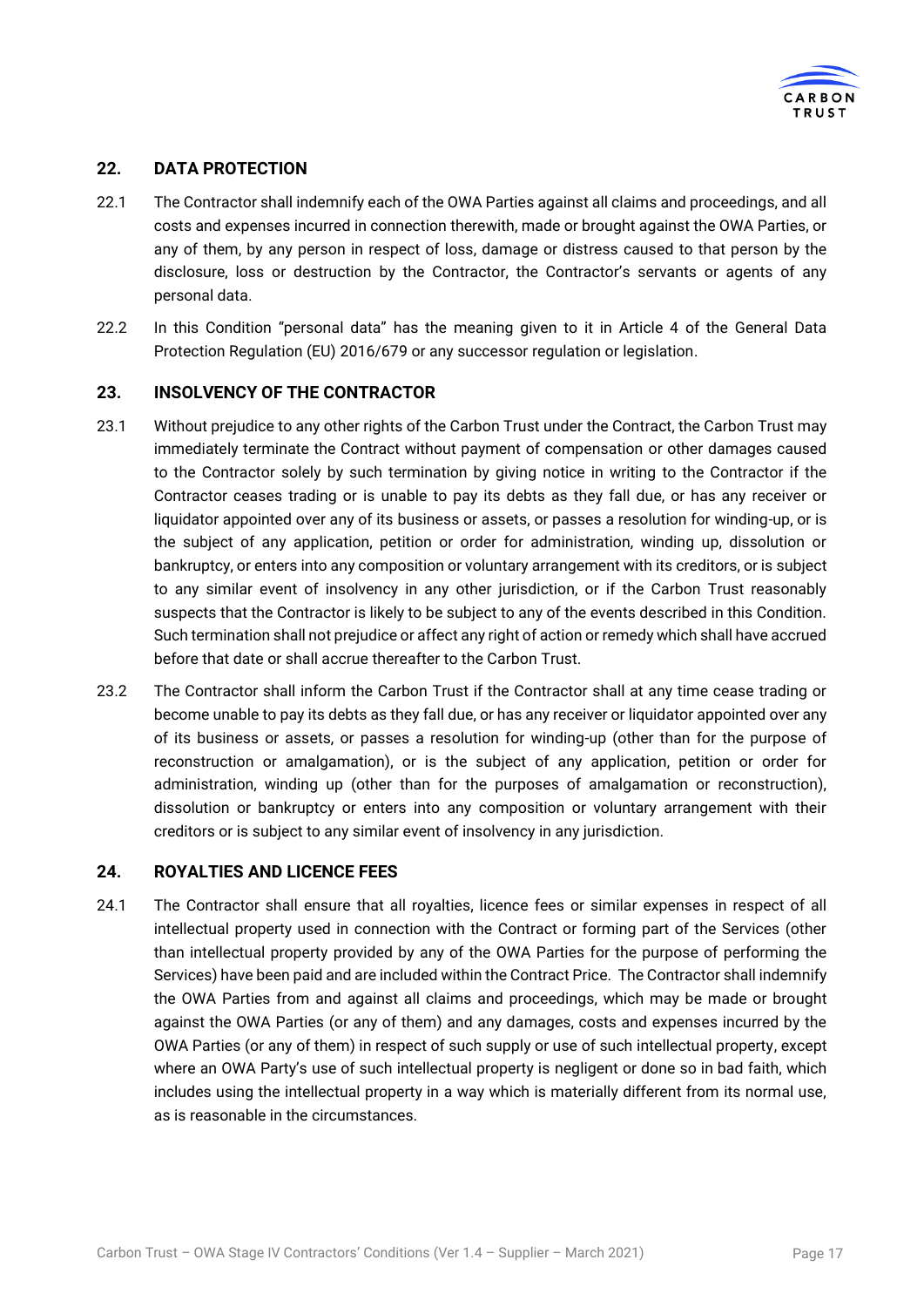

## <span id="page-17-1"></span>**25. RETENTION OF DOCUMENTATION**

25.1 The Contractor shall retain and produce when required (and explain as necessary) such accounts, documents (including working documents) and records as the Carbon Trust, or the Contract Manager, may request, in connection with the Contract, at any time during the Contract and for a period of two (2) years from the date of expiry or termination or such longer period as may be agreed between the Carbon Trust and the Contractor in writing at or before the commencement of the Contract; and afford such facilities as the Carbon Trust may reasonably require for representatives of the OWA Parties to visit the Contractor's premises and examine the records under this Condition provided that the Carbon Trust gives at least fourteen (14) days' prior written notice to the Contractor.

#### <span id="page-17-2"></span>**26. SERVING OF NOTICES**

- <span id="page-17-4"></span>26.1 Subject to Condition [26.3,](#page-17-3) any notice or other communication required to be given or served under or in connection with the Contract by the Carbon Trust or any other OWA Party shall be in writing and shall be served by either:
	- (a) delivery to the Contractor's Representative;
	- (b) sending it by pre-paid first-class post to the Contractor's last known place of business or registered office, when it shall be deemed to be served five (5) Business Days after posting in the prescribed manner; or
	- (c) delivered via email to [INSERT EMAIL ADDRESS 1 OF CONTRACTOR] and [INSERT EMAIL ADDRESS 2 OF CONTRACTOR] where it shall be deemed to have been received at the time of transmission, or, if this time falls outside of Normal Business Hours in the place of receipt, 9:00am on the next Business Day after transmission.
- <span id="page-17-0"></span>26.2 Subject to Condition [26.3,](#page-17-3) any notice or other communication required to be given or served under or in connection with the Contract by the Contractor shall be in writing and served by either:
	- (a) hand delivery to the Carbon Trust at the following address: Head of Legal and Company Secretary, The Carbon Trust, 4th Floor, Dorset House, 27-45 Stamford Street, London SE1 9NT;
	- (b) sending it by pre-paid first-class post to the Carbon Trust at the following address: Head of Legal and Company Secretary, The Carbon Trust, 4th Floor, Dorset House, 27-45 Stamford Street, London SE1 9NT where it shall be deemed to be served five (5) Business Days after posting in the prescribed manner; or
	- (c) delivered via email to [hector.wilson@carbontrust.com](mailto:hector.wilson@carbontrust.com) and [tom.wishart@carbontrust.com,](mailto:tom.wishart@carbontrust.com) with a copy to **legal@carbontrust.com** where the Contractor is serving any termination notice or dispute notice in respect of the Contract or similar, where it shall be deemed to have been received at the time of transmission, or, if this time falls outside of 9:00am to 5:30pm ("**Normal Business Hours**") in the place of receipt, 9:00am on the next day other than a Saturday, Sunday or public holiday in England when banks in London are open for business ("**Business Day**") after transmission.
- <span id="page-17-3"></span>26.3 Conditions [26.1](#page-17-4) and [26.2](#page-17-0) do not apply to the service of any proceedings or other documents in any legal action or any arbitration.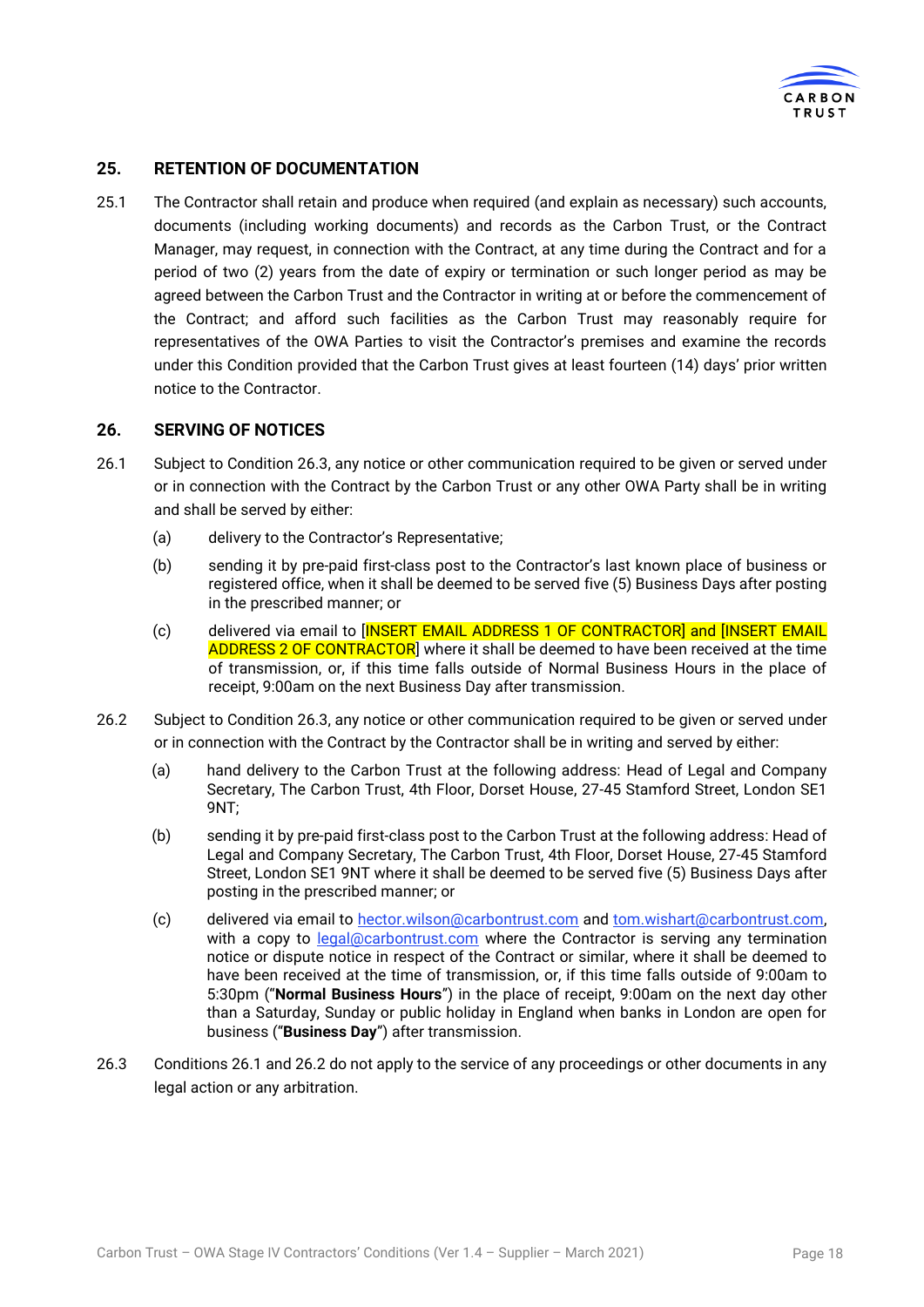

## <span id="page-18-0"></span>**27. GOVERNING LAW AND JURISDICTION**

27.1 The Contract shall be governed by and interpreted in accordance with English Law and subject to Conditions [28](#page-18-1) (Arbitration) and [41](#page-24-0) (Remedies) the parties agree to submit to the exclusive jurisdiction of the Courts of England and Wales.

## <span id="page-18-1"></span>**28. ARBITRATION**

- <span id="page-18-4"></span>28.1 In the event of any dispute arising out of or in connection with the Contract, the parties will in good faith refer that dispute to the decision of the Managing Director of the Contractor and the Chief Operating Officer of the Carbon Trust or other such persons of equivalent status as the parties may respectively have designated for the purpose by notice to the other). If any other OWA Party wishes to raise issues arising out of or in connection with the Contract with the Contractor, it shall do likewise. (References to "**parties**" in Condition [28.2](#page-18-3) shall be taken to include reference to any OWA Party.)
- <span id="page-18-3"></span>28.2 If within sixty (60) calendar days after any referral has been made pursuant to Condition [28.1,](#page-18-4) or such further period as the parties shall agree in writing, the parties remain in disagreement, the dispute shall be referred to and finally resolved by arbitration under the Arbitration Rules of the London Court of International Arbitration in force at the date of the referral, which such rules are deemed to be incorporated by reference to this Condition.
- 28.3 Any arbitration commenced pursuant to Condition [28.2](#page-18-3) shall be administered by the London Court of International Arbitration.
- 28.4 In any arbitration, the standard London Court of International Arbitration administrative procedures and schedule of costs shall apply.
- 28.5 In any arbitration the appointing authority shall be the London Court of International Arbitration.
- 28.6 The number of arbitrators in any arbitration shall be one.
- 28.7 The place of arbitration shall be London, England.
- 28.8 The language to be used in the mediation or in the arbitral proceedings shall be English.
- 28.9 Judgment upon the award rendered may be entered in any Court having jurisdiction, or application may be made to such a court for a judicial acceptance of the award and an order for enforcement (as the case may be).

#### <span id="page-18-2"></span>**29. TRANSFER OF RESPONSIBILITY**

- <span id="page-18-5"></span>29.1 In the event that a different organisation is required to take over the Services from the Contractor at the expiry or termination of the Contract, the Contractor shall co-operate in the transfer of the Services, under arrangements to be notified to him by the Carbon Trust.
- <span id="page-18-6"></span>29.2 The transfer or assignment shall be arranged between the Carbon Trust and the Contractor so as to reduce to a minimum any interruption in the Services.
- 29.3 The Contractor shall provide such information and assistance as is reasonably required by the Carbon Trust in order for it to comply with EU procurement regulations (if this is relevant) relating to the selection of a different organisation to take over the Services from the Contractor.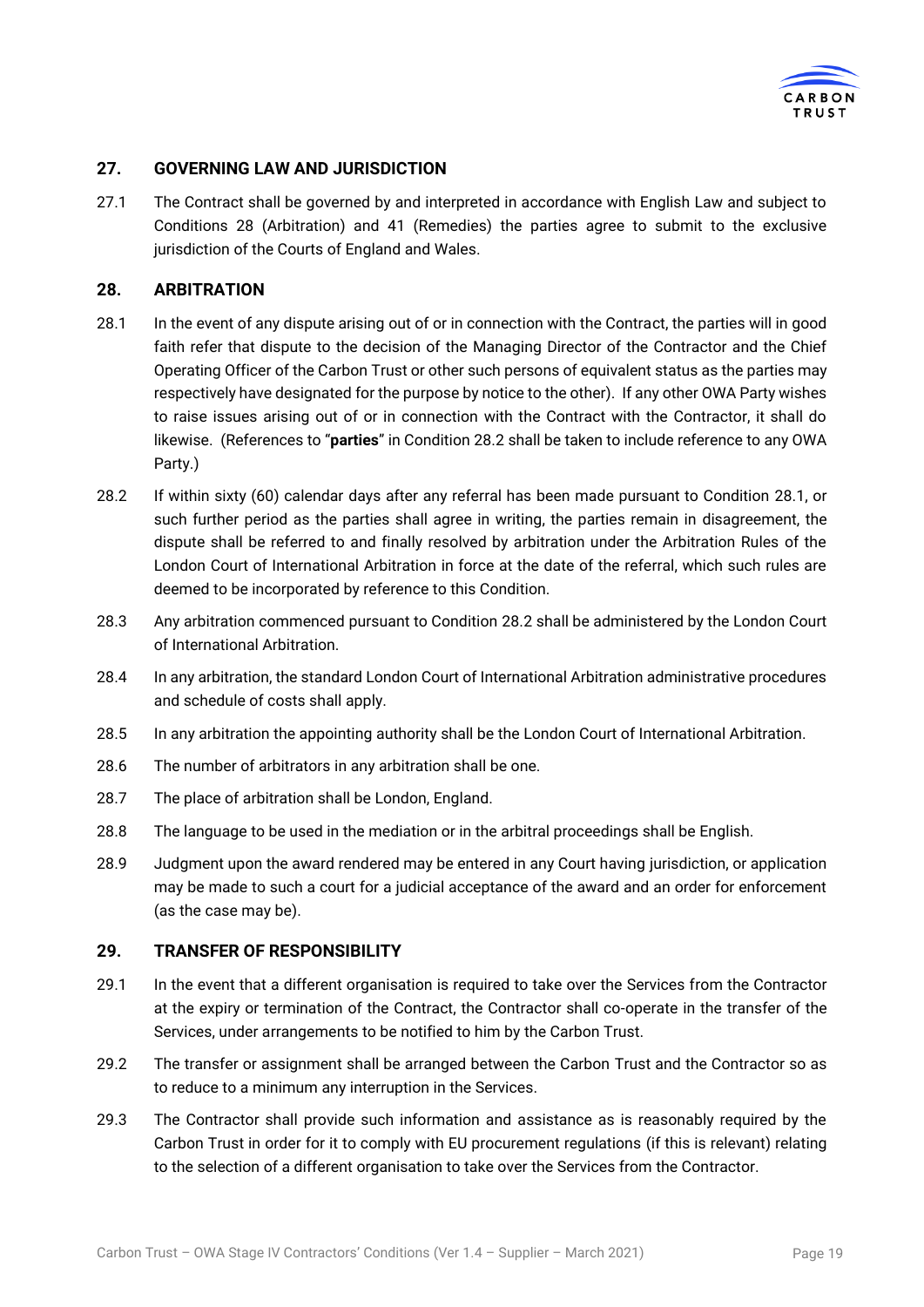

- 29.4 Without prejudice to the generality of Conditions [29.1](#page-18-5) and [29.2](#page-18-6) the Contractor shall procure if required by the Carbon Trust the assignment, novation or otherwise the transfer of contracts with sub-contractors entered into by the Contractor for the purpose of performing the Contract to the organisation taking over the Services at the expiry or termination of the Contract.
- 29.5 Where the Contractor enters into a sub-contract for the purpose of performing the Contract or any part of it he shall cause a term to be included in such sub-contract which provides for the assignment, novation or otherwise transfer of the sub-contract to the organisation taking over the Services at the expiry or termination of the Contract. A further term shall make provision for the sub-contractor to execute the necessary deeds and documents as the Contractor may reasonably require to give effect to such assignment, novation or transfer.

## <span id="page-19-0"></span>**30. CONTRACTOR'S OBLIGATIONS IN CONNECTION WITH TRANSFER REGULATIONS**

- 30.1 Where requested to do so (and in circumstances where the Transfer Regulations might apply) the Contractor shall provide such information (including any changes to and interpretations thereof) in connection with the Transfer Regulations, as the Carbon Trust may require, to the Carbon Trust and/or to any other person authorised by the Carbon Trust who is to be invited to submit a tender in relation to the provision of similar Services, within ten (10) calendar days of the request.
- 30.2 During the eight (8) month period preceding the expiry of the Contract or within any period of notice of termination or notice of break of the Contract, the Contractor shall not without the prior written agreement of the Carbon Trust, which shall not be unreasonably withheld or delayed:
	- (a) materially amend the terms and conditions of employment of any employee whose work, wholly or mainly falls within the scope of the Contract; or
	- (b) materially increase the number of employees whose work (or any part of it) is work undertaken for the purposes of the Contract.
- 30.3 The Contractor shall not knowingly do or omit to do anything that may adversely affect an orderly transfer of responsibility for provision of the Services.
- 30.4 For the avoidance of doubt, it is agreed that the Contractor shall assume full responsibility for any redundancy cost and related notice and any liabilities that might arise under the Transfer Regulations for all Contractor Employees upon termination of the Contract. The Contractor agrees to indemnify the Carbon Trust, and any incoming contractor fully and to hold them harmless at all times from and against all actions, proceedings, claims, expenses, awards, costs and all other liabilities whatsoever in any way connected with or arising from or relating to the application of the Transfer Regulations in respect of Contractor Employees.
- 30.5 The Contractor's obligations regarding provision of information under this Condition [30](#page-19-0) shall be qualified to apply solely to the extent that the Transfer Regulations apply.

#### **31. ENVIRONMENTAL REQUIREMENTS**

31.1 The Contractor shall provide the Services in accordance with the Carbon Trust's environmental policy, which is to conserve energy, water and other resources, reduce waste and phase out the use of ozone depleting substances and minimise the release of greenhouse gases, Volatile Organic Compounds and other substances damaging to health and the environment.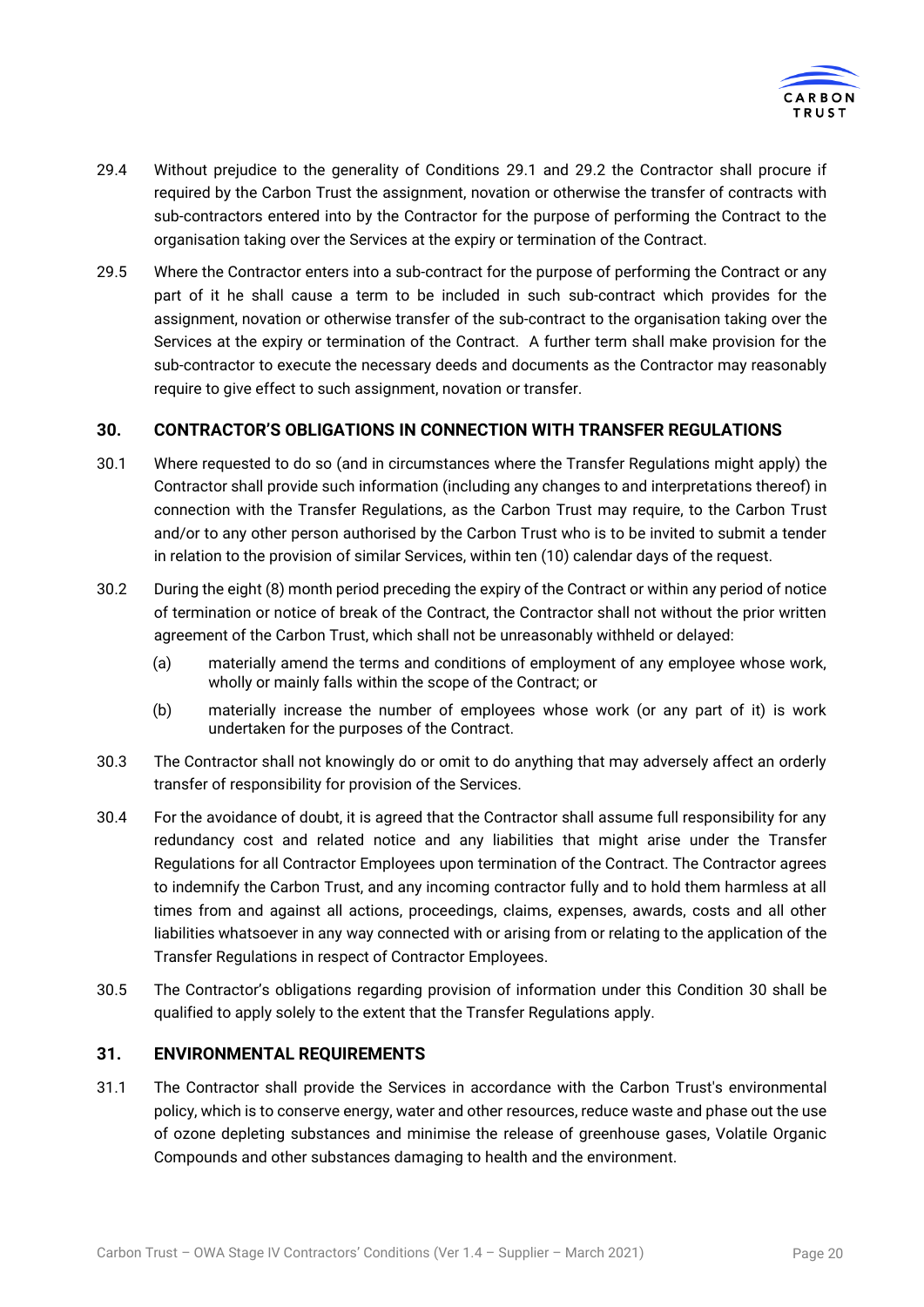

## **32. SEVERABILITY**

32.1 If any provision, or part of a provision, of the Contract is held invalid, illegal or unenforceable for any reason by any court of competent jurisdiction, such provision, or such part thereof, shall be severed and the remainder of the provisions of the Contract shall continue in full force and effect as if the Contract had been executed with the invalid, illegal or unenforceable provision, or part, eliminated. In the event of a holding of invalidity so fundamental as to prevent the accomplishment of the purpose of the Contract, the Carbon Trust and the Contractor shall immediately commence negotiations in good faith to remedy the invalidity.

## **33. WAIVER**

- 33.1 The failure of the Carbon Trust or the Contractor to exercise any right or remedy shall not constitute a waiver of that right or remedy.
- 33.2 No waiver shall be effective unless it is communicated to either the Carbon Trust or the Contractor in writing.
- 33.3 A waiver of any right or remedy arising from a breach of Contract shall not constitute a waiver of any right or remedy arising from any other breach of the Contract.

## <span id="page-20-0"></span>**34. RIGHTS OF THIRD PARTIES**

- 34.1 Every OWA Party shall have the right be fully informed about the Contract and its performance, and shall have the right to have full view and access to all research activities forming part of the Services. All OWA Parties shall equally enjoy the right to receive all reports, records and information arising from the Contract and to inspect the work, technology or equipment developed hereunder.
- 34.2 The OWA Parties shall have the joint and several right to enforce any term of the Contract, including without limitation these Conditions. Rights given to the Carbon Trust hereunder shall be deemed to have been given also to every other OWA Party, and the obligations expressed to be owed to the Carbon Trust under these Conditions shall be deemed to be owed also to every other OWA Party.
- 34.3 Except as expressly provided herein, a person who is not a party to this Contract shall not have any rights to enforce any term of the Contract.
- 34.4 No amendment or variation of this Contract shall be made without the prior written consent of the Contractor and the Carbon Trust.

#### **35. SAFETY**

- 35.1 The Contractor shall be responsible for the observance by it, its employees and sub-contractors of all safety precautions necessary for the protection of it, its employees, sub-contractors and any other persons including all precautions required to be taken by or under any legislative and statutory requirements in force at the date at which the Services are performed and any relevant codes of practice (including any rules relating to safety issued by the Carbon Trust from time to time). The Contractor shall where required co-operate fully with the Carbon Trust to ensure the proper discharge of these duties.
- 35.2 Without prejudice to the generality of the foregoing, the Contractor shall: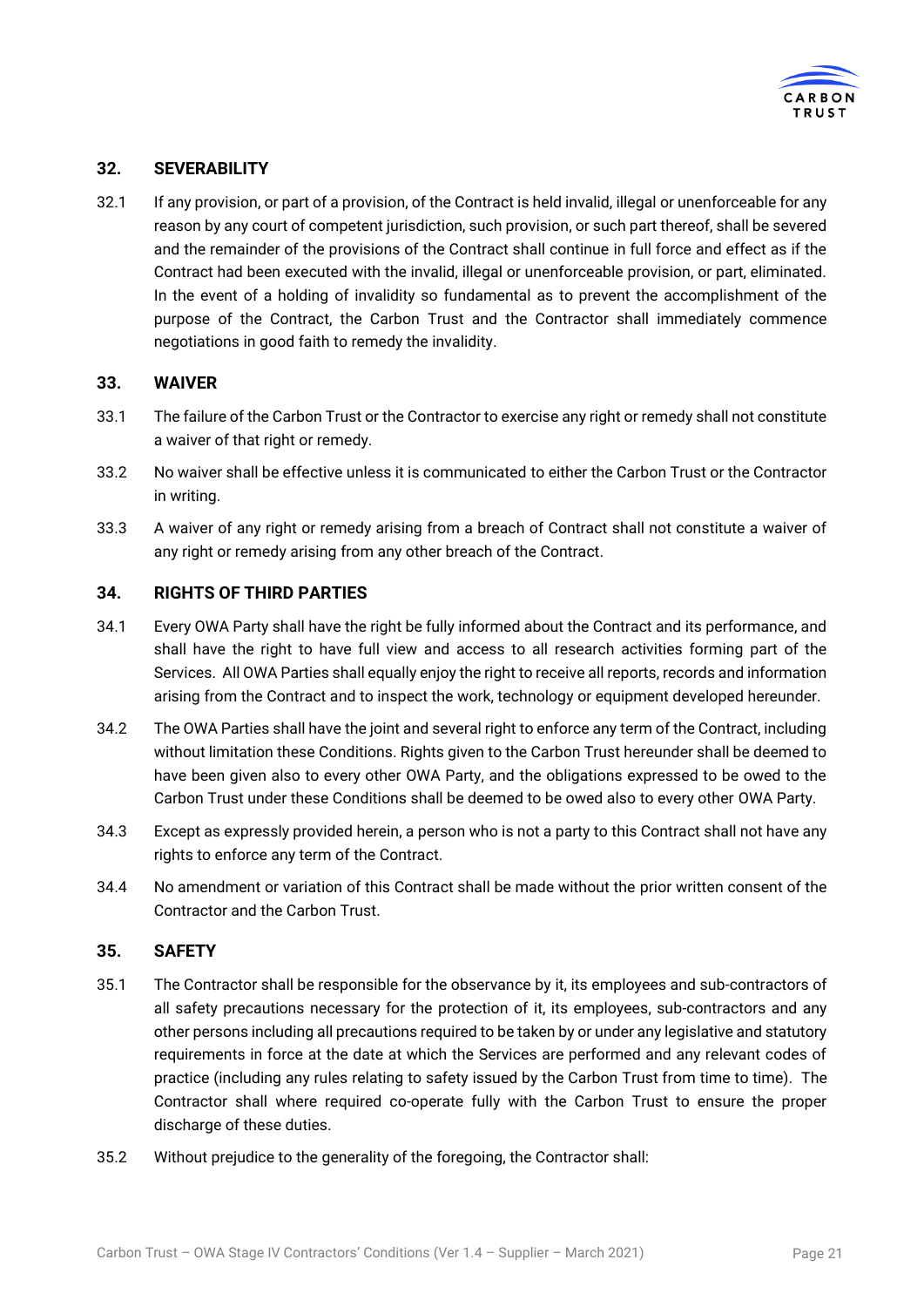

- 35.2.1 at the commencement of the Contract, confirm that appropriate health and safety systems are in place;
- 35.2.2 submit a health and safety summary during or on completion of the Contract, as reasonably directed by the Carbon Trust; and
- 35.2.3 confirm corrective action in the event of serious incident.

#### <span id="page-21-0"></span>**36. CONFLICTS OF INTEREST**

36.1 It shall be the Contractor's responsibility to ensure that no conflict of interest arises in connection with the Services to be carried out under the Contract. Conflicts of interest may arise, by way of example (only), through any circumstances where the Contractor has a direct or indirect commercial competitive interest in anything within the same research area as the Services, but which falls outside of the scope of the Contract and which could affect the Contractor's impartial provision of the Services. The Contractor shall immediately consult the Carbon Trust if there is any uncertainty about whether any such conflict of interest may exist or arise. The fact that such conflict is disclosed and acknowledged shall not detract from the Contractor's obligation of impartiality, and breach of this Condition shall be deemed a material breach of the Contract and the Carbon Trust retains the right to immediately terminate the Contract in accordance with Condition [15.1\(](#page-11-4)a).

## **37. CAPITAL ITEMS**

37.1 Any capital item, being a tangible productive asset, acquired or fabricated, which will yield a continuous Service for one year or more, which is essential to the Services, which costs in excess of £1,000 and for which the Carbon Trust has specifically reimbursed the Contractor under the Contract, shall be the property of the Carbon Trust. The Carbon Trust shall have the right to require the Contractor to pass such capital items into the Carbon Trust's possession or to dispose of them. In the latter event the Contractor shall pass any monies realised by the disposal to the Carbon Trust.

## **38. APPROVED MAXIMUM COST**

38.1 This is a capped time and material Contract. The Carbon Trust will not accept liability for any expenditure, costs, expenses or monies beyond the Approved Maximum Cost authorised by the Carbon Trust or any subsequent variation thereto. The Carbon Trust reserves the right to vary the Approved Maximum Cost by notice in writing to the Contractor. If at any time the Contractor considers that the Services cannot be completed without exceeding the Approved Maximum Cost, it shall immediately submit to the Carbon Trust a full written explanation of the reasons together with a detailed forecast of the excess. The Carbon Trust shall not accept any liability for any actual or forecast excess until a formal written amendment has been made to the Contract.

## <span id="page-21-1"></span>**39. OWNERSHIP OF INTELLECTUAL PROPERTY AND OTHER OUTCOMES**

## **39.1 DEFINITIONS**

In this Condition:

"**Background Knowledge and IPR**" means intellectual property rights, methodologies, tools, technologies, knowledge, data and know how, owned, developed or acquired by the Contractor before the start date of the Services, or developed by the Contractor independently from the Services;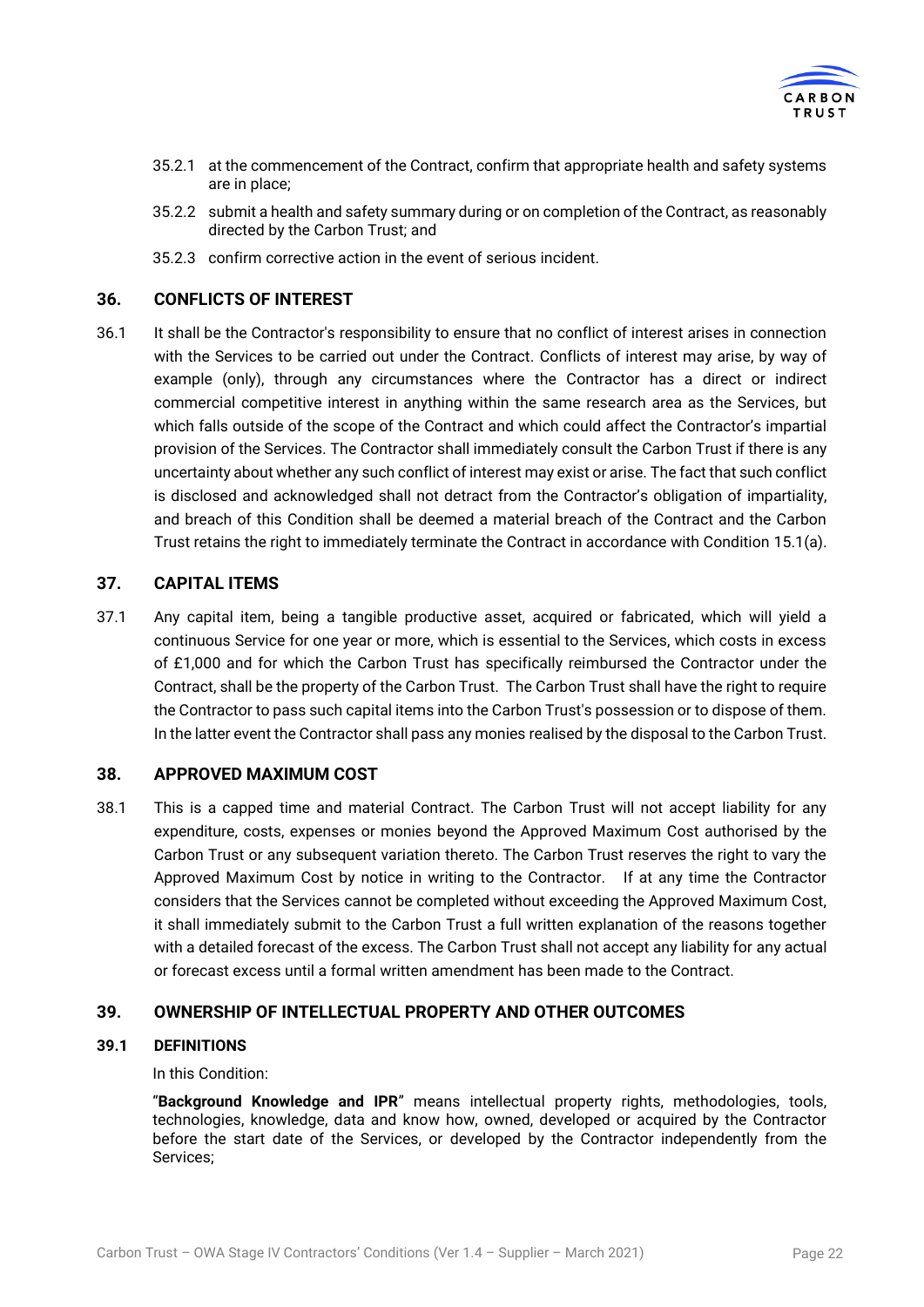

"**Exploit**" means make any commercial or industrial use or exploitation of (including outside the scope of the OWA), and this includes permitting Affiliates active in offshore wind to make any such use or exploitation. The terms "**Exploiting**" and "**Exploitation**" shall be construed accordingly; and

"**Results**" shall mean any document, item, material, software, methodologies, tools technologies, knowledge, data, know-how or other work created, developed or acquired for the purposes of the Services or in connection with the Services by the Contractor or by any third party engaged by the Contractor or working under the Contractor's direction or supervision. This shall include any invention, innovation and design.

#### <span id="page-22-0"></span>**39.2 OWNERSHIP OF THE RESULTS**

- (a) The Results and all copyright, all future rights and all rights in the nature of copyright, unregistered design rights, registered design rights, patent rights, all copyright in the typographical arrangement and all design elements, all trademarks, domain names, database rights and confidential information, and any other intellectual property rights anywhere in the world (including any application therefor) resulting from the Services or in the Results shall vest in and be the absolute property of the Carbon Trust (or its nominee) and the Contractor assigns to the Carbon Trust (or its nominee) with full title guarantee all present and future rights as referred to above in this Conditio[n 39.2\(](#page-22-0)a) for the full period of such rights as referred to above and including any extensions, renewals the right to apply for registration therefor and the right to sue for past infringement and retain damages obtained as a result of such action. The Contractor agrees to execute such further documents and do such acts as may reasonably be necessary or desirable to give full effect to this Condition.
- (b) To the extent that any of the rights referred to in Condition [39.2\(](#page-22-0)a) include any Background Knowledge and IPR of the Contractor, the Carbon Trust shall not acquire any right or interest in or to such Background Knowledge and IPR and the Contractor hereby grants the Carbon Trust a non-exclusive, non-transferable, irrevocable, worldwide, royalty free, perpetual licence (sub-licensable to the other OWA Parties (with the right for each OWA Party to sublicence to its Affiliates and joint venture companies where permitted by the OWA Governing Agreement)) to use and copy such Background Knowledge and IPR solely for the purposes of all activities in connection with the OWA and for the purpose of Exploiting the Results.
- (c) To the extent that any Background Knowledge and IPR of the Contractor is required by the OWA Parties to allow the OWA Parties to carry out any OWA project, the Contractor hereby grants a non-exclusive, royalty-free licence for access and use rights to such Background IPR and Knowledge to all OWA Parties (with the right to sub-license to (i) other contractors that have been awarded a contract by the Carbon Trust to carry out work in relation to any other OWA project, (ii) OWA Parties' Affiliates, and (iii) others engaged in any applicable OWA project) for the sole purpose of the OWA, but not (except as provided for under Condition [39.2\(](#page-22-0)b) or as may subsequently be agreed with the Contractor) for commercial use or Exploitation or any other use whatsoever.
- (d) The Contractor has identified the Background Knowledge and IPR that it will provide under or in connection with the Services within the Statement of Work. At the point the relevant Services and/or the Results are delivered to the Carbon Trust, the Contractor will inform the Carbon Trust whether such work contains or uses or relies upon the Contractor's Background Knowledge and IPR and specifically identify and detail such Background Knowledge and IPR. Where the Contractor does not indicate that any Work produced by the Contractor pursuant to the Contract (including the Results) contains or uses or relies upon the Contractor's Background Knowledge and IPR, the Contractor acknowledges and agrees that the Carbon Trust and the other OWA Parties can presume that such Work does not contain, use or rely upon the Contractor's Background Knowledge and IPR.

#### **39.3 USE OF OTHER COPYRIGHT MATERIAL**

(a) The Contractor shall be responsible for obtaining and providing written evidence to the Carbon Trust of any and all authorities from the copyright holder for any material to be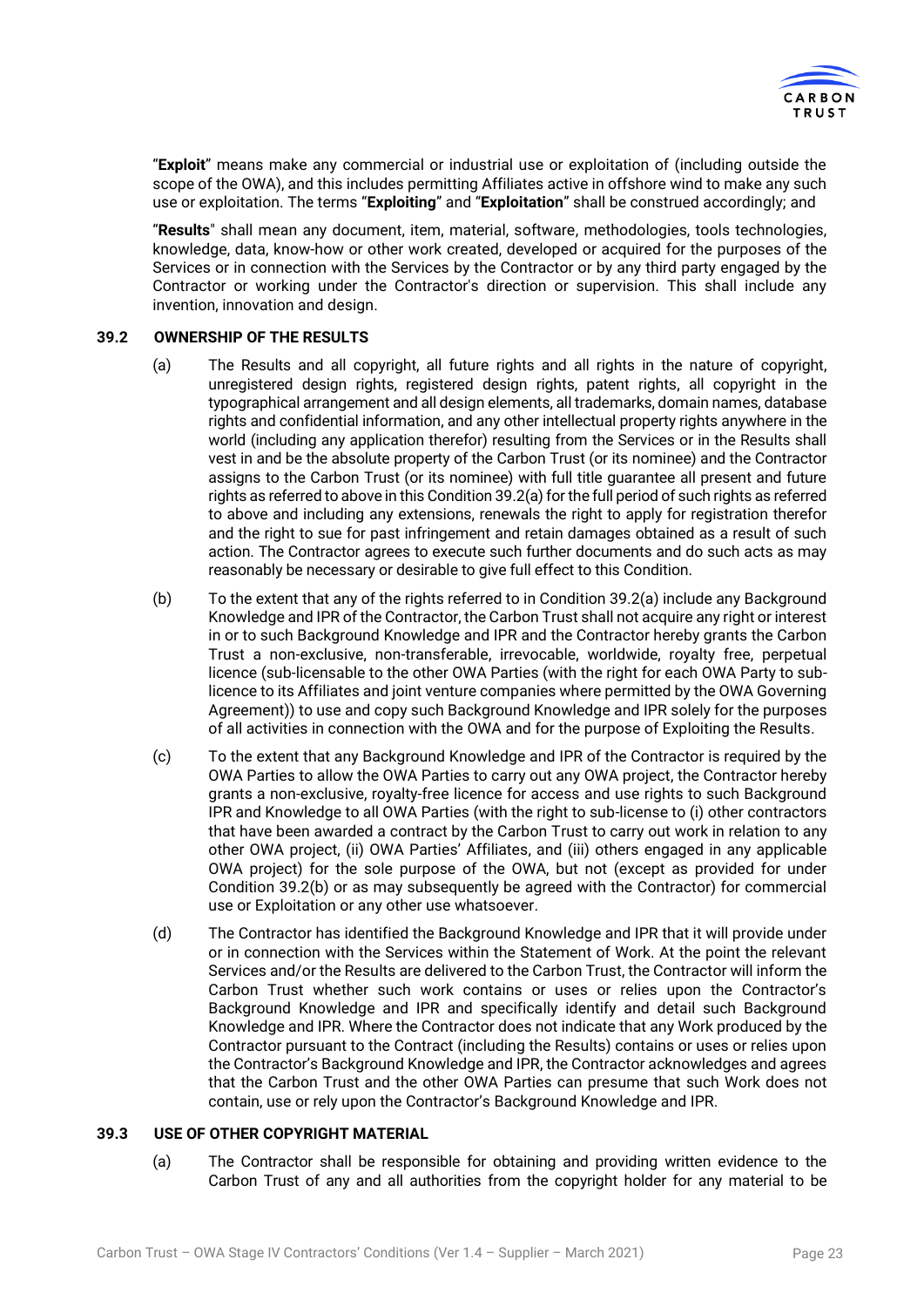

included in the Results of the Contract for which the Contractor or the Carbon Trust are not the beneficial holders of the copyright.

(b) The Contractor hereby warrants that the Results do not violate any existing copyright or other third party right, and that to the best of the Contractor's knowledge all facts and statements in the Results are true. The Contractor hereby agrees to indemnify the Carbon Trust and the other OWA Parties from any loss, injury or damage (including any legal costs, expenses, compensation claims or disbursements made by the Carbon Trust or the other OWA Parties in respect of any claim) occasioned to the Carbon Trust or the other OWA Parties in consequence of any breach of this warranty.

#### **39.4 PATENTING OF RESULTS**

- (a) The Contractor shall use reasonable endeavours to inform the Carbon Trust promptly of anything capable of being patented as a proprietary right which may arise in consequence of the Results.
- (b) The Contractor shall if required by the Carbon Trust, but at the Carbon Trust's expense, do all that is necessary to enable the Carbon Trust (or its nominee) to obtain such patents or other protection for its rights as it may require.

#### **39.5 COPYRIGHT AND PUBLICATION**

- (a) The Carbon Trust shall be the proprietor of the copyright in respect of the Contract and any data relating to this copyright.
- (b) The Carbon Trust reserves the right to determine together with the OWA Parties whether the Results of the Services shall be published and, if so, on what conditions. In this Condition, 'publication' and cognate terms include any method, whether written, oral or visual, by which information relating to the Work or the Results is disclosed to persons other than the Contractor, its employees, and the Carbon Trust.
- (c) The Contractor or any of its sub-contractors shall not use any of the Work undertaken in connection with the Contract as a means of advertising or promoting the Contractor or subcontractor.
- (d) The Contractor shall not publish any information related to the Work or the Results without the prior written agreement of the Carbon Trust.
- (e) The Contractor shall not, without the prior written agreement of the Carbon Trust, use or permit any other person to use the Work or the Results for any thesis or degree.
- (f) If information is to be published in writing, the Contractor shall submit a draft of the proposed publication to the Carbon Trust together with the name of the journal in which it is to appear, or details of the form in which it is to be published. The Carbon Trust may make its agreement to the publication conditional upon specified amendments to the draft being made.
- (g) Any publication shall contain an acknowledgement that the Work was carried out under contract with the Carbon Trust and is published with the Carbon Trust's agreement.
- (h) Any publication by the Contractor shall be at the Contractor's cost, including the cost of any copyright fees.
- (i) The Contractor shall within ten days of the date of any permitted publication supply the Carbon Trust free of charge with as many copies of any publication as the Carbon Trust may reasonably request.

#### **39.6 LICENSING OF THE RESULTS**

(a) The Contractor shall be entitled to apply for a non-transferable, non-exclusive licence in respect of information owned or controlled by the Carbon Trust for purposes outside of the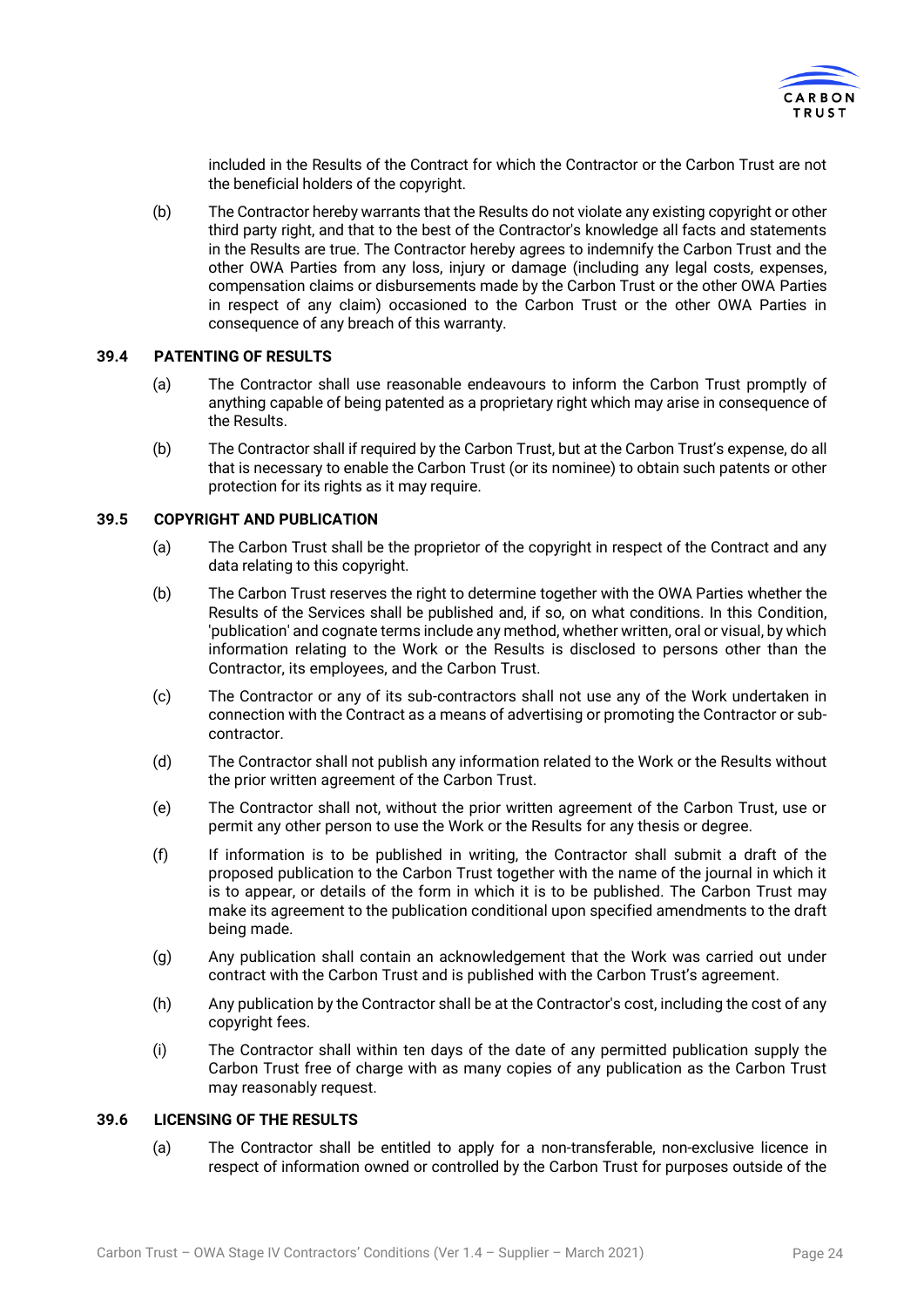

Contract. The Carbon Trust reserves the right to decide in its absolute discretion whether such an application shall be granted.

(b) The Carbon Trust reserves the right to grant at any time to any third party a licence to use and exercise and to manufacture and sell articles embodying any of the Results.

## **39.7 FURTHER ASSURANCE**

The Contractor shall execute such further documents and do all such acts as may be necessary or desirable to give full effect to this Conditio[n 39.](#page-21-1)

#### **40. FORCE MAJEURE**

40.1 Neither party shall be liable for any delay in performing or for failure to perform its obligations hereunder if the delay or failure results from any cause or circumstance whatsoever beyond its reasonable control, including any breach or non-performance of the Contract by the other party (hereinafter "event of force majeure"), provided the same arises without the fault or negligence of such party and provided that the affected party notifies the other immediately upon becoming aware of the event of force majeure. If an event of force majeure occurs, the date(s) (where applicable) for performance of the obligation affected shall be postponed for as long as is made necessary by the event of force majeure, provided that if any event of force majeure affecting the Contractor continues for a period of or exceeding sixty (60) calendar days, the Carbon Trust shall have the right to terminate the Contract forthwith by written notice to the Contractor. Each party shall use its reasonable endeavours to minimise the effects of any event of force majeure. For clarity, a Covid-19 Event shall not be considered an event of force majeure.

## <span id="page-24-0"></span>**41. REMEDIES**

41.1 Without prejudice to any other rights or remedies that the Carbon Trust may have, the Contractor acknowledges and agrees that damages would not be an adequate remedy for any breach of certain Conditions of the Contract by the Contractor. Accordingly, the Carbon Trust shall be entitled, without proof of special damages, to the remedies of injunction, specific performance or other similar remedies or other equitable relief for any threatened or actual breach of the terms of the Contract in accordance with Condition [27](#page-18-0) (Governing Law and Jurisdiction) and/or in the jurisdiction in which the threatened or actual breach is occurring or may occur.

#### **42. JOINT AND SEVERAL LIABILITY**

42.1 Unless expressly provided otherwise in this Contract, in the event that the Contractor consists of more than one person, (each person a "**Co-obligor**"), the Co-obligors shall be jointly and severally liable for the Contractor's obligations and liabilities arising under this Contract.

#### **43. ENTIRE AGREEMENT**

43.1 The Contract, plus any executed addendums incorporated herein or future supplemental agreement(s), constitutes the entire agreement between the parties with respect to its subject matter. All prior agreements, whether or not agreed or offered and all conditions and warranties whether express or implied statutory or otherwise and all representations, statements, negotiations, understandings and undertakings either written or oral are superseded hereby (other than fraudulent misrepresentation on which a party can be shown to have relied).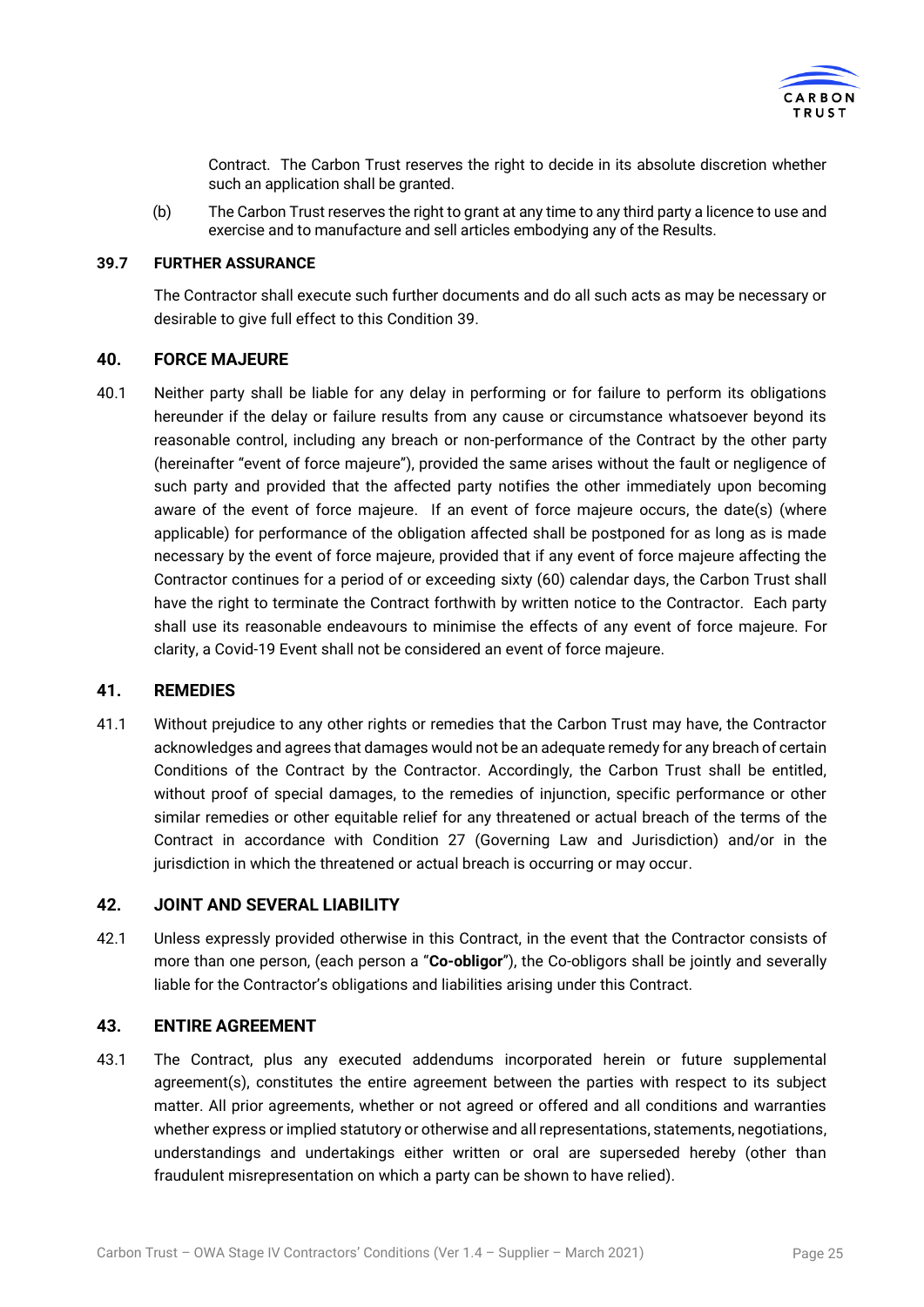

## **44. COVID-19 EVENT**

- 44.1 For the purpose of this Condition, a "**Covid-19 Event**'' means any circumstance arising, directly or indirectly, from the spread or threatened spread of the COVID-19 virus or the mitigation thereof, including, without limitation, (i) the advice, order or other decision or instruction of the World Health Organisation or any other (non-) governmental authority or any change in law, customs, licenses or consents in any jurisdiction, (ii) a decision or measure by the Contractor or Carbon Trust on the basis of its health and safety policies or duty of care towards its employees, (iii) a failure of a subcontractor or supplier of the Contractor to deliver services or equipment in relation to this Contract, (iv) shortage of personnel on the Contractor's, its sub-contractor's or supplier's vessels or sites, or (v) restrictions on trade or movement of goods, services or people.
- 44.2 If a party is prevented or delayed from commencing or performing any of its obligations under this Contract by a Covid-19 Event occurring at any time, then it shall notify the other party thereof and of the likely impact to those obligations, including the effect on the scope and timeline of delivery of the services.
- 44.3 Subject to each party using reasonable endeavours to continue compliance with its obligations under this Contract in so far as reasonably practicable, the time for performance by the respective party of those obligations, including all affected milestone dates, shall be extended by a period as mutually agreed on by the parties, acting reasonably, to reflect the delay caused by the Covid-19 Event.

#### SCHEDULE 1

#### **OWA PARTIES (OWA STAGE IV)**

(The Carbon Trust's contact details are set out in Condition [26\)](#page-17-2)

| <b>SSE Renewables</b><br><b>Developments (UK) Limited</b> | a company registered under the laws of Northern Ireland (company<br>number NI043294), the registered office of which is situated at Millennium<br>House, 25 Great Victoria Street, Belfast, Northern Ireland, BT2 7AQ |
|-----------------------------------------------------------|-----------------------------------------------------------------------------------------------------------------------------------------------------------------------------------------------------------------------|
| Ørsted Wind Power A/S                                     | a company incorporated under the laws of Denmark (company number<br>31849292), the principal office of which is situated at Kraftværksvej 53<br>Skærbæk, 7000 Fredericia, Denmark                                     |
| <b>Scottish Power</b><br><b>Renewables (UK) Limited</b>   | a company incorporated in Northern Ireland (registered number:<br>NI028425), the registered office of which is situated at The Soloist, 1<br>Lanyon Place, Belfast, Northern Ireland BT1 3LP                          |
| <b>Equinor ASA</b>                                        | a company registered under Norwegian law (registered number:<br>NO923609016), the principal office of which is situated at Forusbeen 50,<br>4035 Stavanger, Norway                                                    |
| <b>RWE Renewables GmbH</b>                                | a company incorporated under the laws of Germany (Amtsgericht Essen,<br>registration number HRB 29653), the registered office of which is situated<br>at Kruppstraße 74, 45145 Essen, Germany                         |